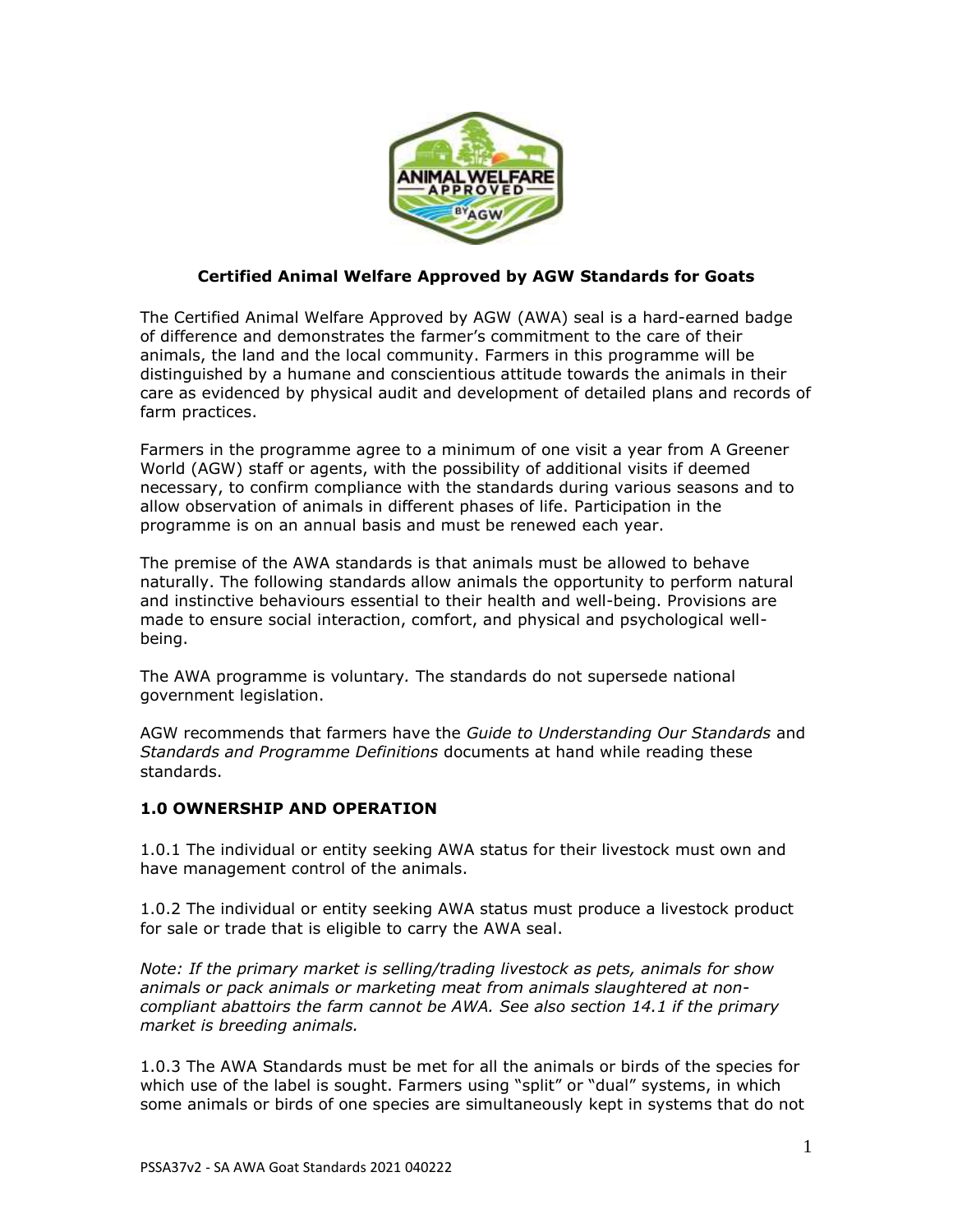meet AWA Standards must have a plan that demonstrates clear separation and traceability of operations. The plan must address:

1.0.3.1 Physical Separation

1.0.3.2 Financial Separation

1.0.3.3 Operational Separation

*Note: The Dual Production Plan template must be filled out for determination of compliance if an operation has a split or dual system. AGW's dual production policy is intended to support operations in expanding AGW-certified production. An operation must show that they are either operating separate businesses or distinctly separate product lines. A farm is not required to seek approval for all the species they manage simultaneously. If a farm has split or dual systems of the same species and cannot demonstrate clear traceability, AGW maintains the right to refuse to audit or certify the farm.*

1.0.4 AWA is a birth to slaughter programme. Meat sold under the AWA label or logo must come from animals that have been certified as being raised to AWA standards and slaughtered using a method and at a location that has received written approval from AGW.

1.0.4.1 If the farm does not intend to market meat from some or all of their animals under the AWA label, but owns or has control of an animal when it is slaughtered, the slaughter process must meet the AWA *Slaughter Guidelines for Red Meat*.

1.0.5 The certified farm may participate in networks, co-operatives or marketing groups in order to market livestock products as AWA as long as each member is audited as meeting all other requirements listed in these standards.

1.0.6 All those working with animals must be competent to carry out the tasks required of them.

*Note: This standard applies to contract and temporary workers as well as full time employees and family members.*

# **2 BREEDS AND ORIGIN OF ANIMALS**

### **2.0 Breeds and Origin– General Standards**

2.0.1 Breeds and strains must be chosen with consideration of their ability to thrive in the prevailing climatic conditions of the farm, in pasture-based, free range, outdoor systems.

2.0.2 Cloned or genetically engineered animals are prohibited.

*Note: This includes the use of cloned or genetically engineered breeding stock, the offspring of clones or genetically engineered animals and semen from cloned or genetically engineered animals.*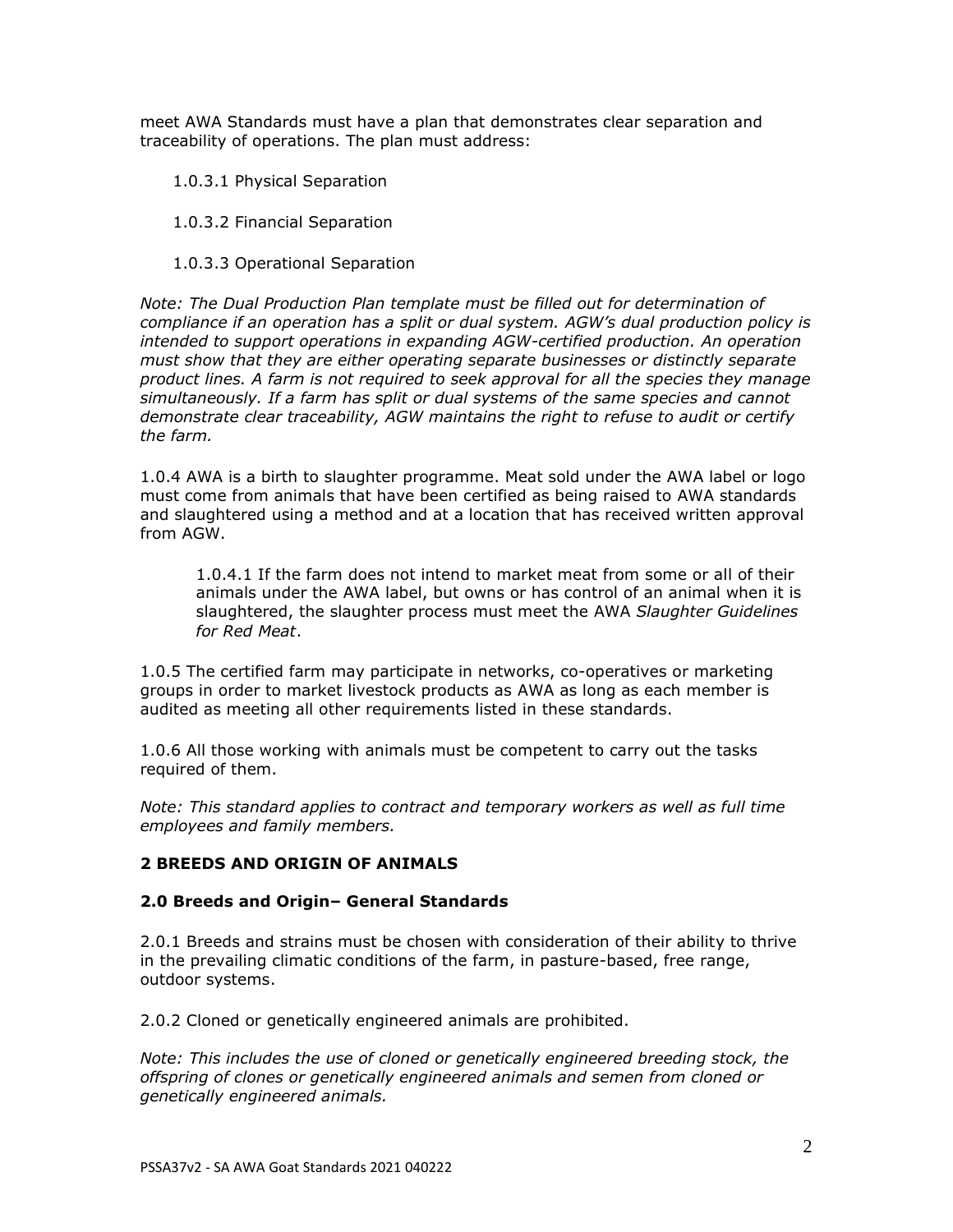2.0.3 Breeding replacements may come from farms that are not certified by AGW but must be of a suitable breed or type for pasture-based production under these standards.

2.0.4 A record of the source, date of purchase and number of breeding animals must be kept.

2.0.5 **Recommended** Wherever possible the farm should run a closed herd.

*Note: A closed herd is one where no animals are brought onto the farm from external sources. Farms that do not have the genetic diversity or the expertise to achieve this should partner with experienced breeders to source their animals and learn more about selection criteria.* 

2.0.6 Rescue animals and animals sold as culls from other herds cannot be bought into the AWA herd.

*Note: If an experienced farmer is asked to participate in rescue activities they must contact AGW as soon as possible and preferably before rescue animals arrive on farm to discuss their options. Rescue animals cannot be used or marketed as AWA.* 

#### **2.1 The Goats Breeding Herd**

2.1.1 Laparoscopic or surgical artificial insemination is prohibited.

*Note: Other forms of artificial insemination are permitted.*

2.1.2 Not allocated*.*

2.1.3 The ability to successfully give birth independently must be taken into account in modifications over time to herd genetics.

*Note: In order to score this standard, the auditor will assess the number of assisted births.*

2.1.4 Embryo transfer and knowingly using the semen or progeny of animals produced by embryo transfer is prohibited.

*Note: The prohibition on use of embryo transfer extends to a single generation. In other words, if the sire or dam of an animal was produced by embryo transfer then that animal cannot be bought into a AWA herd. New farms with existing livestock produced by embryo transfer should contact AGW for further advice.* 

2.1.5 In breeding programmes, attention must be paid to breed characteristics that will improve welfare such as udder health, susceptibility to lameness, and longevity.

### **2.2 Not Allocated**

#### **2.3 Animals Raised for Meat Production**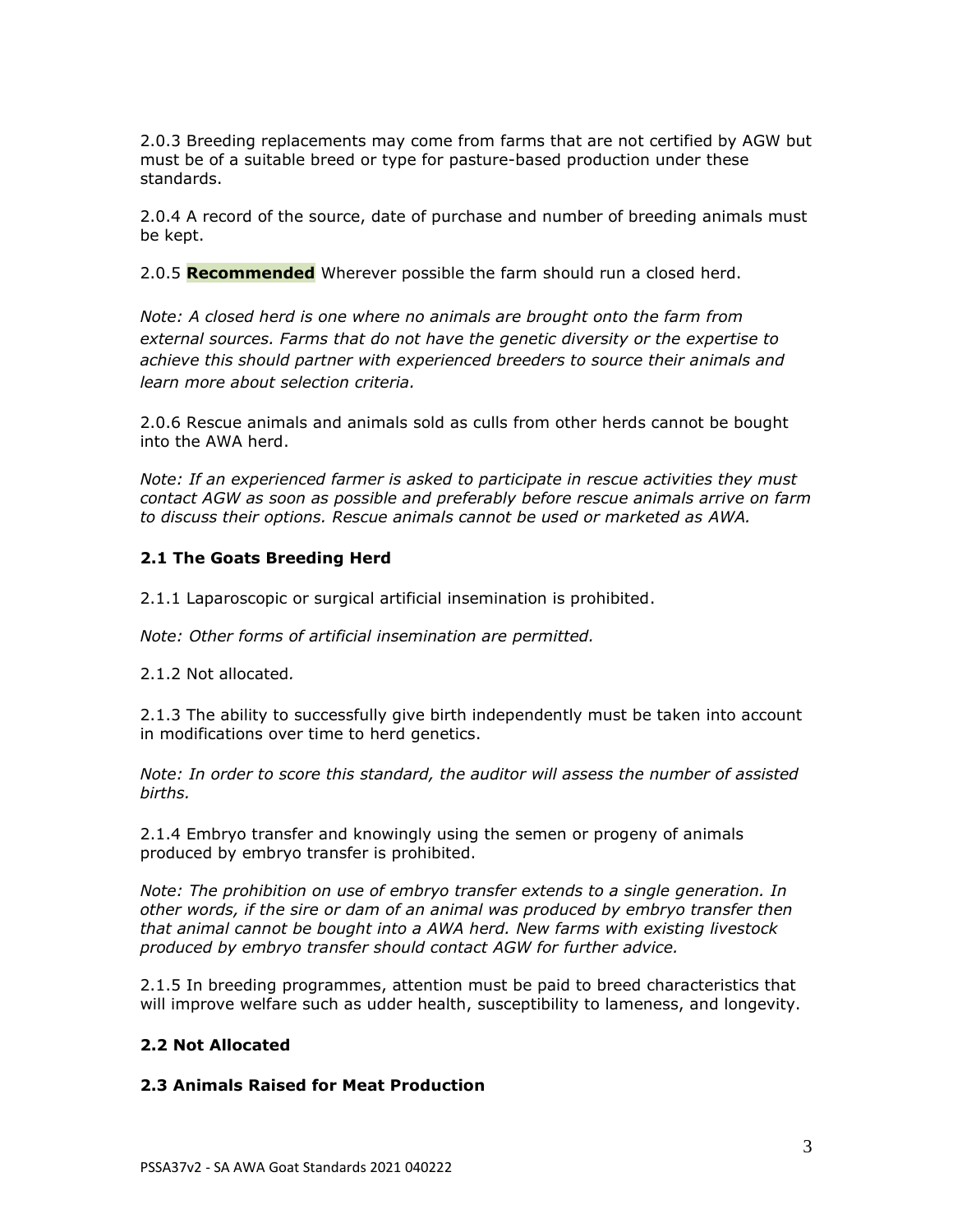2.3.1 Feeder or store goats to be raised for meat must only be obtained from AWA farms.

## **3. HEALTH MANAGEMENT**

### **3.0 Health Planning and Preventative Management**

Health and management planning increases both positive welfare and productivity.

3.0.1 Animal management must be focused on promoting health rather than treating disease.

3.0.2 Each farmer in the AWA programme must establish contact with a qualified expert such as a veterinarian. The qualified expert must be familiar with:

3.0.2.1 The animals on the farm.

3.0.2.2 The health requirements of the province.

3.0.2.3 Methods to maximise animal health and welfare.

3.0.3 **Recommended** Each farmer should schedule regular preventative care visits by a qualified expert.

*Note: AGW will provide support and assistance in achieving this standard.* 

3.0.4 A health plan emphasising prevention of illness or injury must be prepared in consultation with the farm's qualified expert advisor to promote positive health and limit the need for treatment. It must address:

3.0.4.1 Avoidance of physical, nutritional or environmental stress.

3.0.4.2 Lameness.

3.0.4.3 Climatic considerations.

3.0.4.4 Vaccinations and other methods to cope with prevailing disease challenges.

3.0.4.5 Biosecurity measures.

3.0.4.6 Nutrition.

3.0.4.7 Environmental impacts, including manure management and run-off.

3.0.4.8 Pasture management.

3.0.4.9 Exclusion of predators and control of rats and mice.

3.0.4.10 Euthanasia.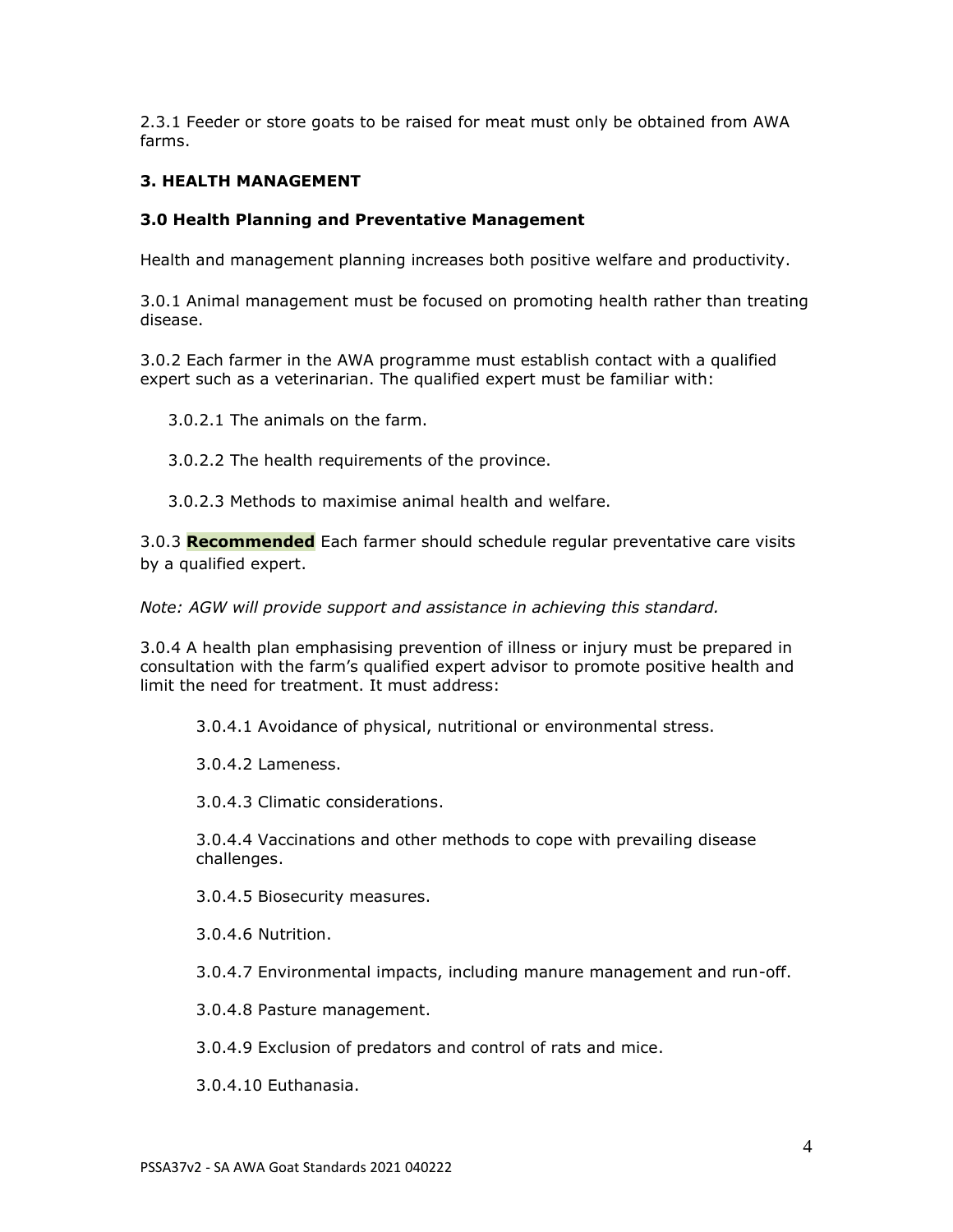3.0.4.11 Mastitis.

3.0.4.12 Johne's disease.

3.0.4.13 Caprine Arthritis Encephalitis.

*Note: See Standard 11.1.2 for recommendations on review/update of plans.*

3.0.5 If there is disease or known risk of disease on farm vaccines must be used.

*Note: In order to help eliminate or reduce vulnerability to disease and the need for antibiotics at therapeutic levels, AGW encourages the appropriate use of vaccines on an individual or group basis for prevention of disease*.

3.0.6 Action must be taken to address any causes of lameness.

3.0.7 **Recommended** Farmers should participate in recognised disease eradication programmes.

*Note: AGW supports management to eliminate or reduce the risk of certain diseases and farmers are therefore encouraged to engage with programmes that seek to achieve this. Recognised schemes could be national or province-wide and could cover diseases such as scrapie or Johne's.*

*This standard may become required for specific diseases when a funded and functioning programme is available.*

# **3.1 Treatment**

3.1.1 Any sick or injured animals on the farm must be treated immediately to minimise pain and distress. This must include veterinary treatment if required.

3.1.1.1 Homeopathic, herbal or other non-antibiotic alternative treatments are preferred.

3.1.1.2 If alternative treatments are not suitable or not effective or if a veterinarian has recommended antibiotic treatment, this must be administered.

3.1.1.3 Withholding treatment in order to preserve an animal's eligibility for market is prohibited.

*Note: The discovery of untreated injured or ill animals may be grounds for removal from the programme.*

3.1.2 The sub-therapeutic and/or non-therapeutic use of antibiotics, or any other medicines, to control or prevent disease or promote growth, is prohibited.

3.1.3 Growth hormones or the use of any other substances promoting weight gain are prohibited.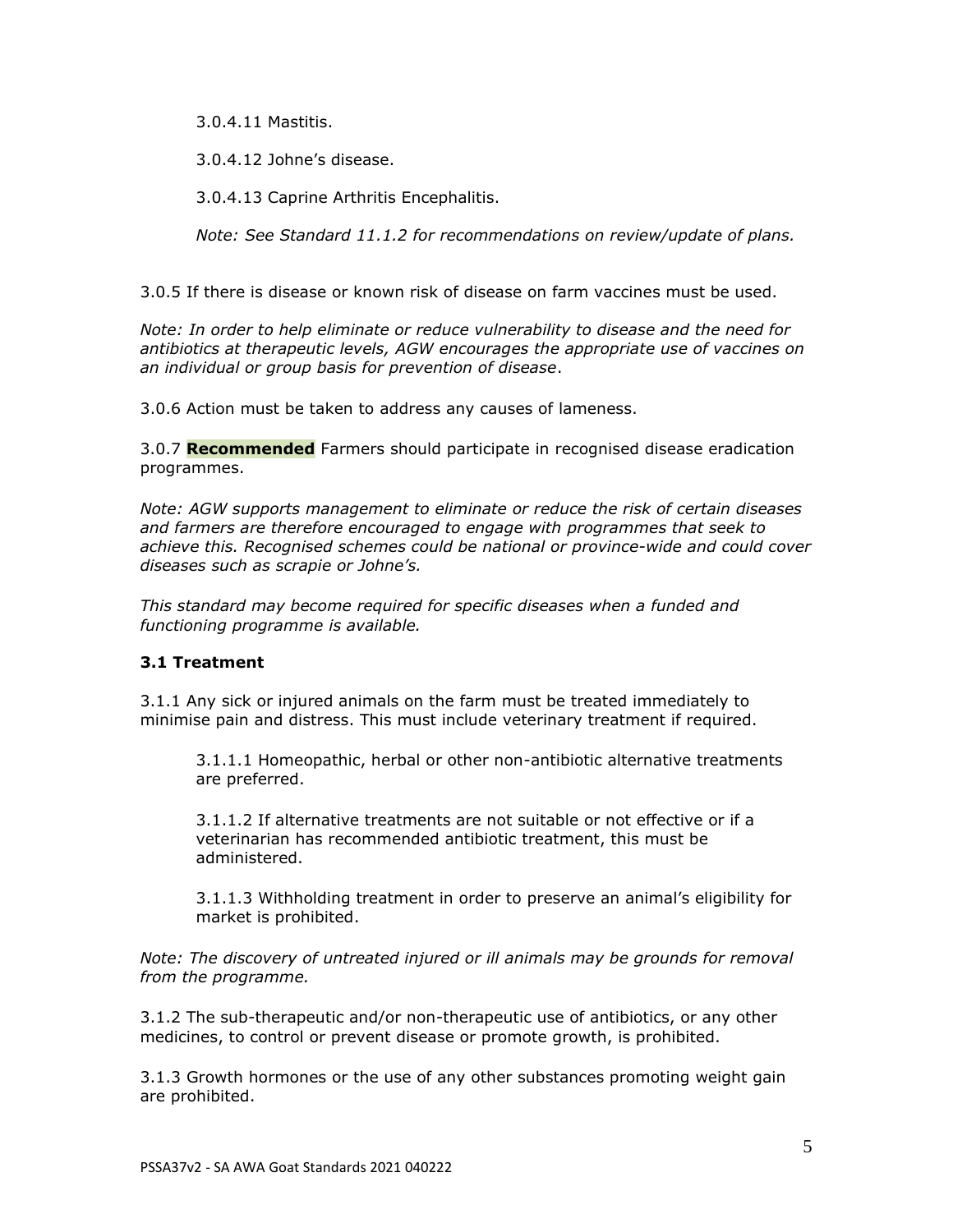*Note: Probiotics to promote positive health are permitted.*

3.1.4 Non-therapeutic use of substances to induce oestrus (heat) is prohibited.

3.1.5 Records must be kept of the administration of veterinary medical products.

3.1.5.1 Date of purchase.

3.1.5.2 Name of product.

3.1.5.3 Quantity purchased.

3.1.5.4 Identity of the animals treated.

3.1.5.5 Reason why animals were treated.

3.1.5.6 Number of animals treated.

3.1.5.7 Date when treatment started and finished.

3.1.5.8 Withdrawal time.

3.1.6 Animals treated with an antibiotic must not be slaughtered to produce meat for the AWA programme before a period of time has passed that is at least twice the licensed withdrawal period of the antibiotic used.

3.1.7 Animals treated with any off-label medication must not be slaughtered to produce meat for the AWA programme until at least seven days after medication, or an alternative withdrawal as advised by a veterinarian.

3.1.7.1 Animals must not be treated with any medications prohibited for food animal use.

3.1.8 Any surgical procedure not covered by these standards must be carried out by a veterinarian.

# **3.2 Parasites**

3.2.1 The primary methods of preventing parasite infestations must be pasture management or rotation and bedding management and removal.

3.2.2 If prevention has not been effective, medicine regimens must be implemented to effectively control worms, lice, mange and any other parasites.

3.2.3 The use of organophosphates and other products with the same or a similar mode of action is prohibited.

*Note: An exception to the standard above may be considered if other treatments have been shown to be ineffective. Please refer to the AGW paper on organophosphate and non-organophosphate type products.*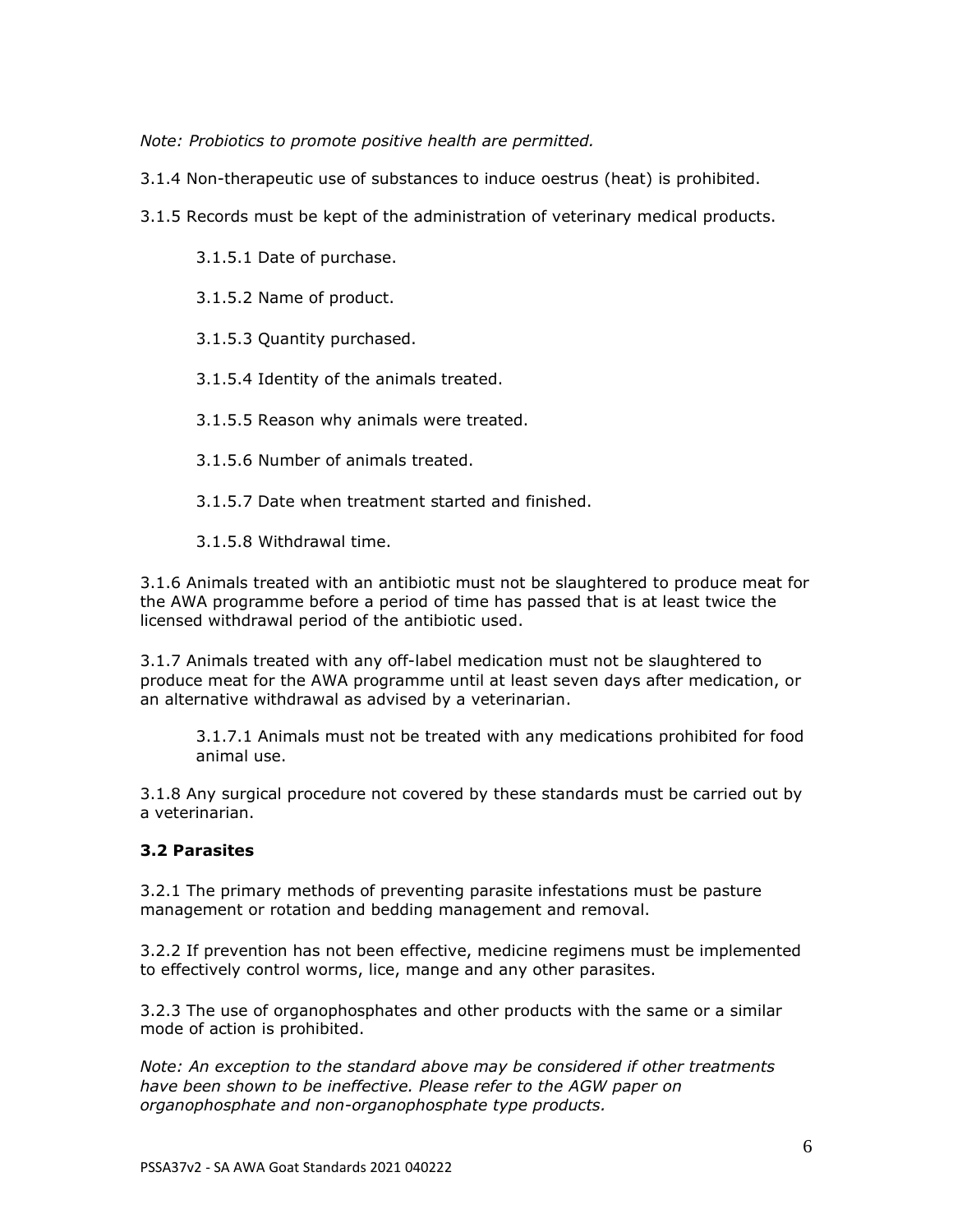3.2.4 **Recommended** Faecal samples to monitor internal parasite burdens should be taken at least annually.

3.2.5 If taken, faecal samples must be reviewed by a competent person.

3.2.6 **Recommended** Faecal samples should be taken during the growing season when animals are out on pasture.

3.2.7 **Recommended** FAMACHA should be used to monitor barber pole worm burdens.

## **3.3 Euthanasia**

*Note: When local or national authorities order the killing of a herd or if any largescale euthanasia is about to take place to eradicate disease, AGW must be notified as soon as possible.*

3.3.1 Animals experiencing pain or suffering from which they are unlikely to recover must be promptly euthanised on the farm in a manner that renders the animal immediately insensible to pain.

*Note: Please contact AGW if further information on appropriate methods of euthanasia is required.*

3.3.2 Euthanising goats in a way that causes unnecessary pain or suffering is prohibited. Prohibited methods include:

- 3.3.2.1 Electrocution.
- 3.3.2.2 Suffocation.
- 3.3.2.3 Exsanguination without prior unconsciousness.
- 3.3.2.4 Poison.

3.3.2.5 Blow to the head by blunt instrument on kids older than seven days.

*Note: A blow to the head by blunt instrument on kids younger than seven days of age is only acceptable if a preferred method is not readily available and the animal would suffer if euthanasia was not carried out immediately.*

### **4. ANIMAL MANAGEMENT**

# **4.0 General Animal Management**

4.0.1 All goats must be thoroughly inspected at least once per 24 hours.

*Note: Derogation may be granted for operations that can show, in extensive systems, welfare would not be compromised by fewer inspections.*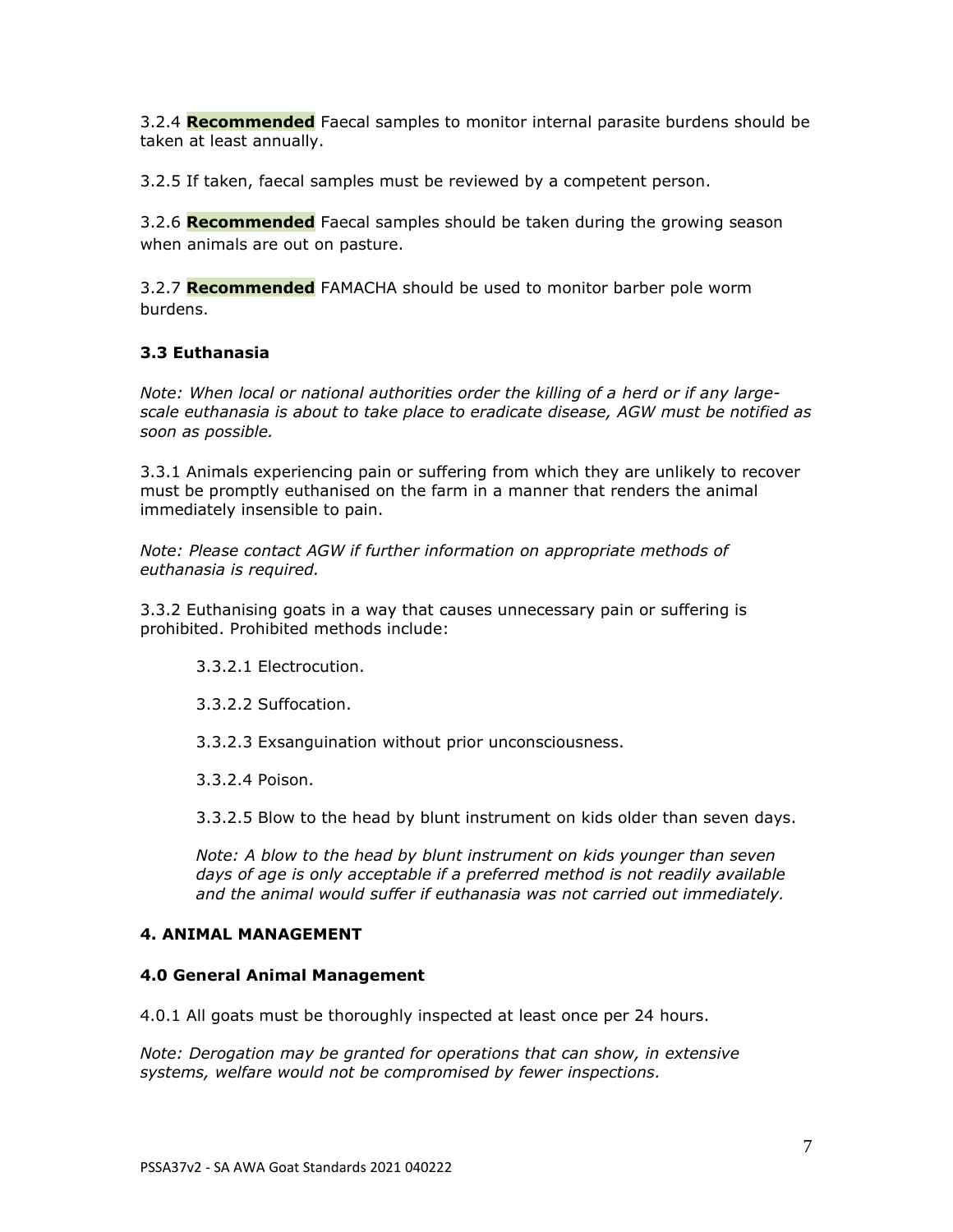*During the inspection the welfare of each animal must be observed. If any animal is not in a state of well-being, it must be cared for immediately and corrective measures must be taken. During a time of increased risk to health and welfare, inspections must be increased as necessary to protect the animal's well-being.*

4.0.2 – 4.0.3 Not allocated.

4.0.4 Animals must be maintained at body condition score 2 or above on a 1-5 scale.

4.0.5 Breeding animals must not exceed body condition score 4 on a 1-5 scale.

# **4.1 Shearing**

4.1.1 The health and well-being of goats must be protected by ensuring the animals have appropriate hair cover at critical times of the year.

4.1.2 Shearing of goats must be carried out by a competent person who can minimise stress and avoid injury.

*Note: See Standard 3.1.1 for treatment of any goats that is cut or injured as part of the shearing process.*

4.1.3 Where extenuating circumstances requires shearing in colder weather, bedding and shelter must be provided for at least seven days.

4.1.4 Use of chemicals that would cause the cessation of hair growth is prohibited.

# **4.2 Group Management**

4.2.1 All classes of animals must be sorted (for example by age, size and/or behaviour) so that they remain in stable groups and the welfare of less dominant animals is protected. Mixing animals from different groups should be avoided.

4.2.2 Not allocated.

4.2.3 Special care must be taken when mixing breeding males to socialize them to one another as safely as possible and to minimise harm to individuals.

4.2.4 **Recommended** Male breeding animals should be kept with the main herd or have nose to nose contact with other animals of the same species.

*Note: No animal can be kept completely in isolation unless it is sick or injured (see Standard 8.3.3). If a male breeding animal has to be kept away from other animals of the same species, it must have a compatible companion of another species.* 

# **4.3 Breeding and Kidding**

4.3.1 A competent person must be available at birthing time to assist if problems are anticipated at delivery.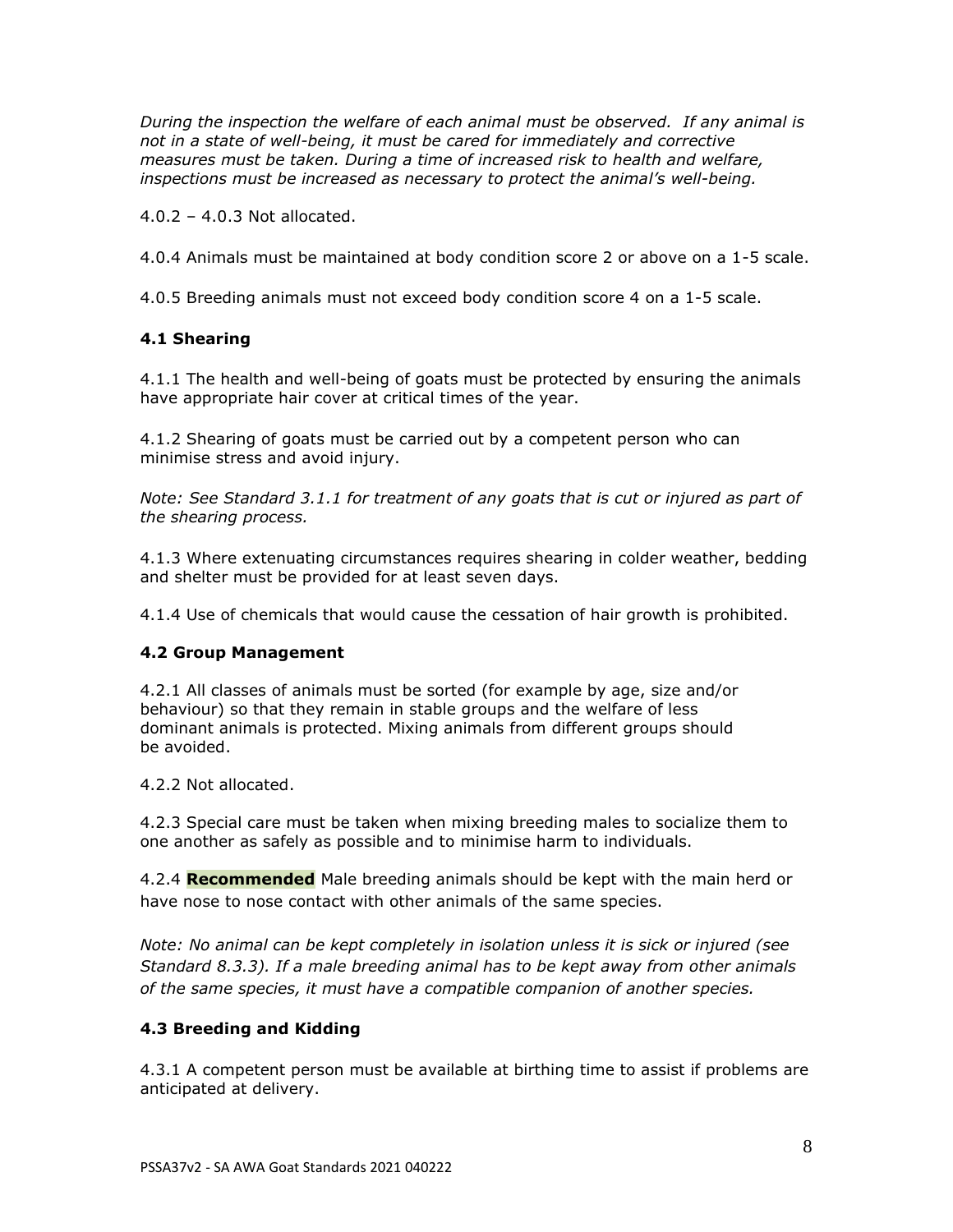4.3.2 Not allocated.

4.3.3 Does must not kid before the age of 13 months.

*Note: In a situation where kidding takes place over a period of time the herd average figure will be assessed.*

*Young females may reach puberty before the optimal age of first service. Males must be managed carefully to ensure females are not accidentally served too young.* 

4.3.4 Not allocated.

4.3.5 When conditions permit, kidding must take place outside on pasture.

4.3.6 Not allocated.

4.3.7 A clean environment with sufficient space must be provided for kidding.

*Note: See the specified space allowances in section 8.1.* 

4.3.8 **Recommended** Does should not kid before the age of 18 months.

4.3.9 If welfare problems (including high mortality of kids or does, high levels of assisted births, low body condition of kids or does) result from the early age at which does kid, then AGW will require the farmer to increase the age at first kidding accordingly.

4.3.10 If a kidding pen is used it must provide a minimum of 25 sq. feet (2.32 sq. metres) and provide easy access to fresh water and feed.

*Note: Pens constructed following farm approval must meet the standard above. Pens that were constructed before farm approval that are at least 20 sq. feet (1.86 sq. metres) may be acceptable.*

4.3.11 The doe and new-born kid(s) must not be kept in a pen for more than 72 hours.

*Note: This standard assumes that does and new-born kid(s) are healthy. See Section 8.3 for requirements for sick pens.* 

*Note also that this standard does not require that does and new-born kid(s) must be returned to pasture after the 72-hour period has elapsed. If the requirements of section 7.5 - Exclusion from Pasture - are met, does and new-born kid(s) may still be kept off pasture, if they meet the space requirements in Section 8.1.*

4.3.13 A doe may only be temporarily restrained for fostering if all other methods to encourage adoption of a kid have failed.

*Note: A written record for the reason for rejection and the method of restraint must be kept.*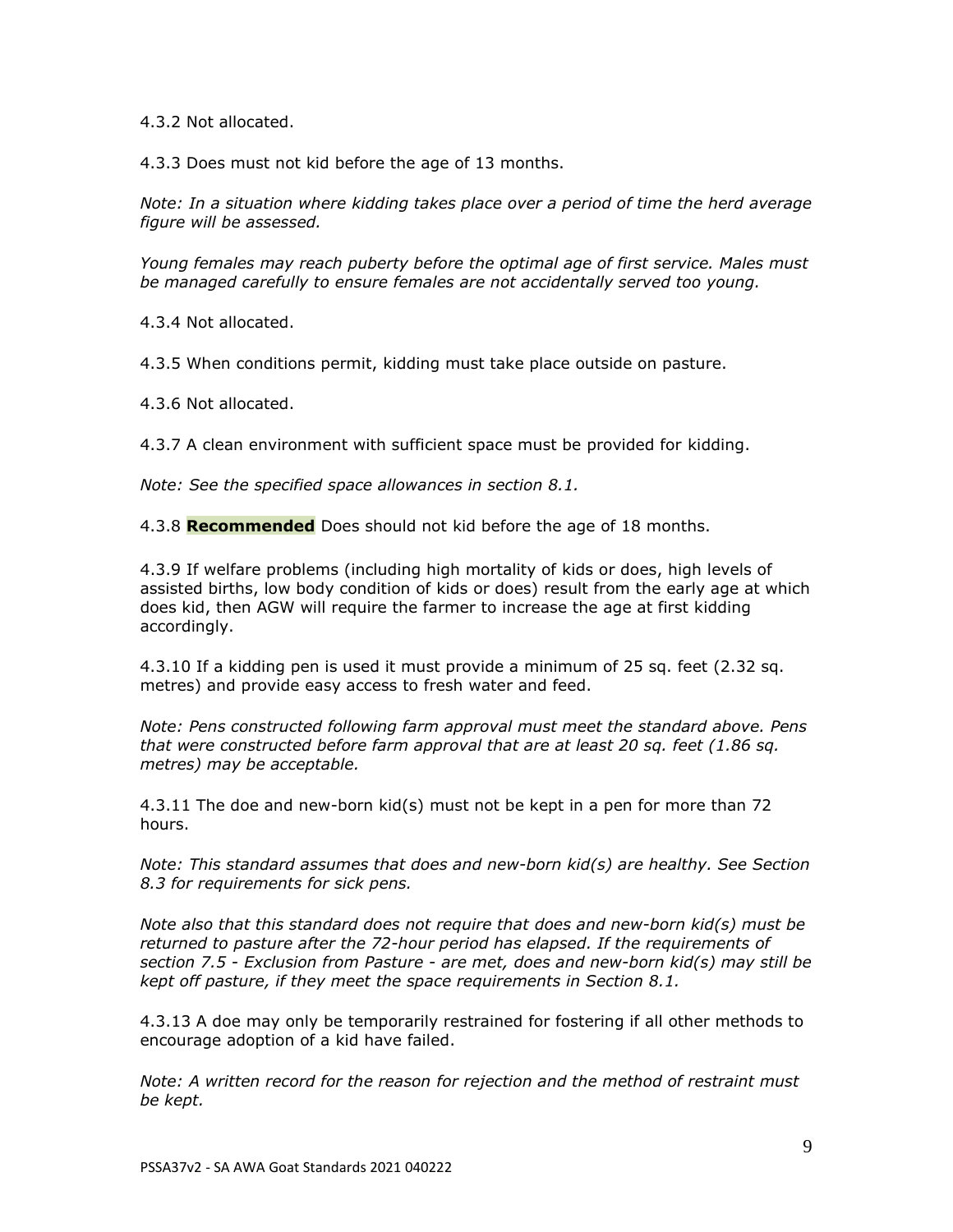## **4.4 Provisions for Kids.**

4.4.1 Kids must be provided with colostrum within the first six hours of birth.

4.4.2 **Recommended** Farmers should test for Johne's disease.

4.4.3 Colostrum and milk for kids must not knowingly come from does that are Johne's positive.

4.4.4 **Recommended** Goat farmers should test for Caprine Arthritis Encephalitis (CAE).

4.4.5 Colostrum and milk for kids must not knowingly come from does that are CAE positive.

4.4.6 **Recommended** Kids should be reared by their mothers.

## **4.5 Fostering and Artificial Rearing**

4.5.1 **Recommended** Orphan or excess young animals should be fostered onto other does.

4.5.2 If foster mothers are used the number of kids must be adjusted to the amount of milk the foster mother can produce and the number of foster kids she will accept.

4.5.3 Foster mothers must not become debilitated by nursing.

4.5.4 Sick or injured animals must not be used as foster mothers.

4.5.5 – 4.4.6 Not allocated.

4.5.7 Kids must be fed milk or milk replacer at least twice a day.

4.5.8 Milk replacer containing antibiotics, growth promoters and/or any animal byproducts aside from milk protein is prohibited.

*Note: If the welfare of a kid could be compromised and evidence can be submitted that suitable products are not available an allowance is in operation to allow milk replacers which do not meet the standard above.*

4.5.9 All nipples and other feeding equipment must be cleaned regularly.

4.5.10 If feeders are used there must never be more kids in the pen than nipples on the feeder unless *ad lib* self feeding is provided.

4.5.11 Artificially reared kids must be kept in groups.

4.5.12 - 4.5.14 Not allocated.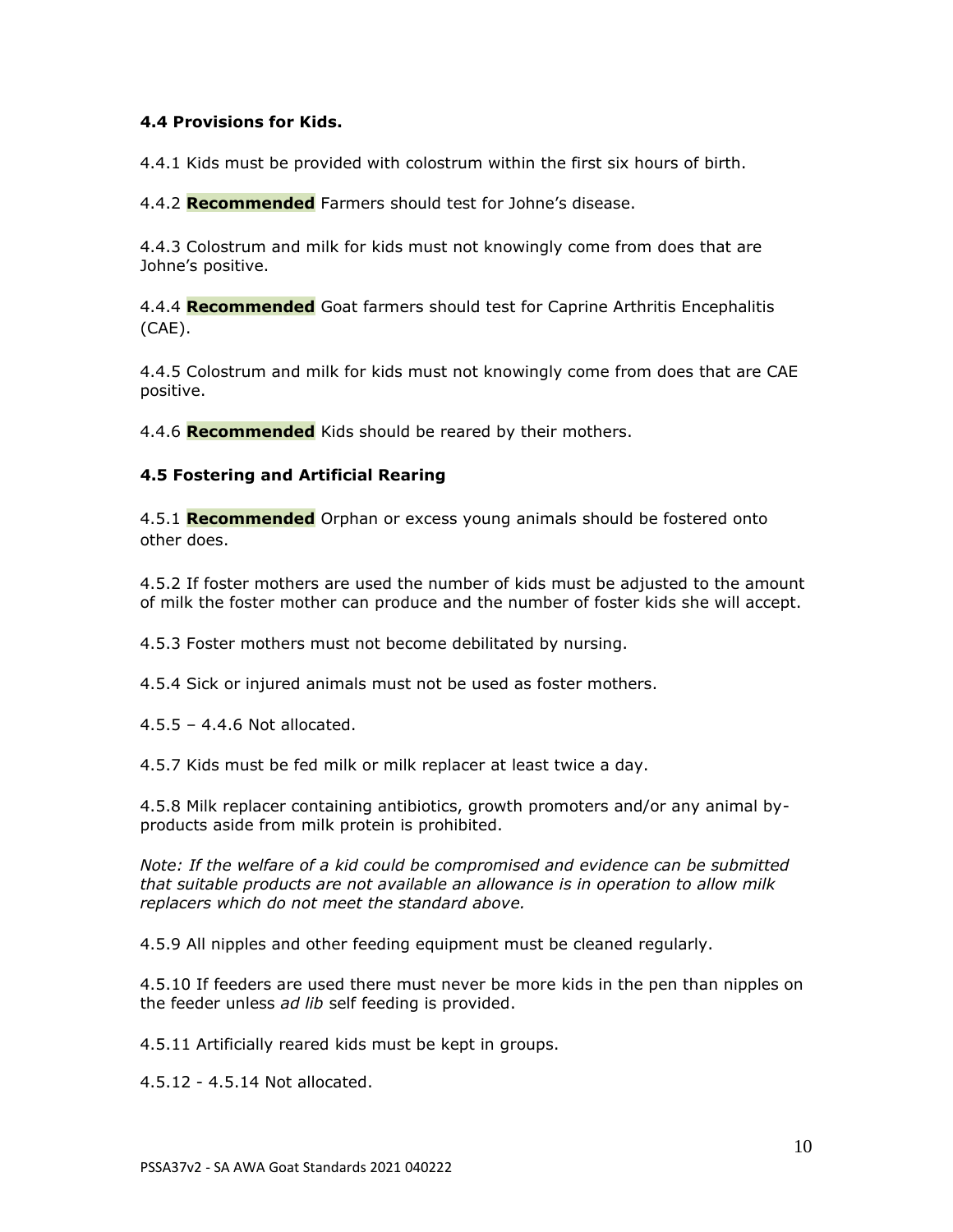4.5.15 Kids must have continuous access to high quality fresh forage from seven days of age onwards.

*Note: Access is recommended from day one.*

# **4.6 Weaning and Separation of Kids**

4.6.1 **Recommended** Husbandry systems that allow young kids to remain in the herd with their mothers until weaning occurs naturally are recommended.

4.6.2 Not allocated.

4.6.3 Newly weaned or separated kids must be kept in groups of familiar animals.

4.6.4 Not allocated.

4.6.5 Separation of the kid from its mother must involve methods designed to cause as little stress as possible.

4.6.6 After separation kids and their mothers must either be kept in adjacent pens where they can see, hear and sniff/lick each other or be completely out of sight and hearing of each other.

4.6.7 Feed for freshly weaned kids must be clean and appealing.

4.6.8 Not allocated

4.6.9 **Recommended** Kids should not be weaned from milk before they are 12 weeks of age.

4.6.10 Kids must not be weaned from milk before they are six weeks of age.

4.6.11 – 4.6.12 Not allocated

4.6.13 Weaning kids in a meat goat herd at less than three months of age is prohibited (see 4.6.16).

4.6.14 Kids that are not yet weaned may be separated from their mothers at less than three months of age if they go direct to slaughter.

*Note: The requirements of standard 14.0.8 must still be met.*

4.6.15 Not allocated.

4.6.16 In exceptional circumstances when the health and welfare of the meat kid, or the mother would otherwise be compromised, kids may be weaned before three months of age. A record must be kept of each instance and the reasons for this early weaning.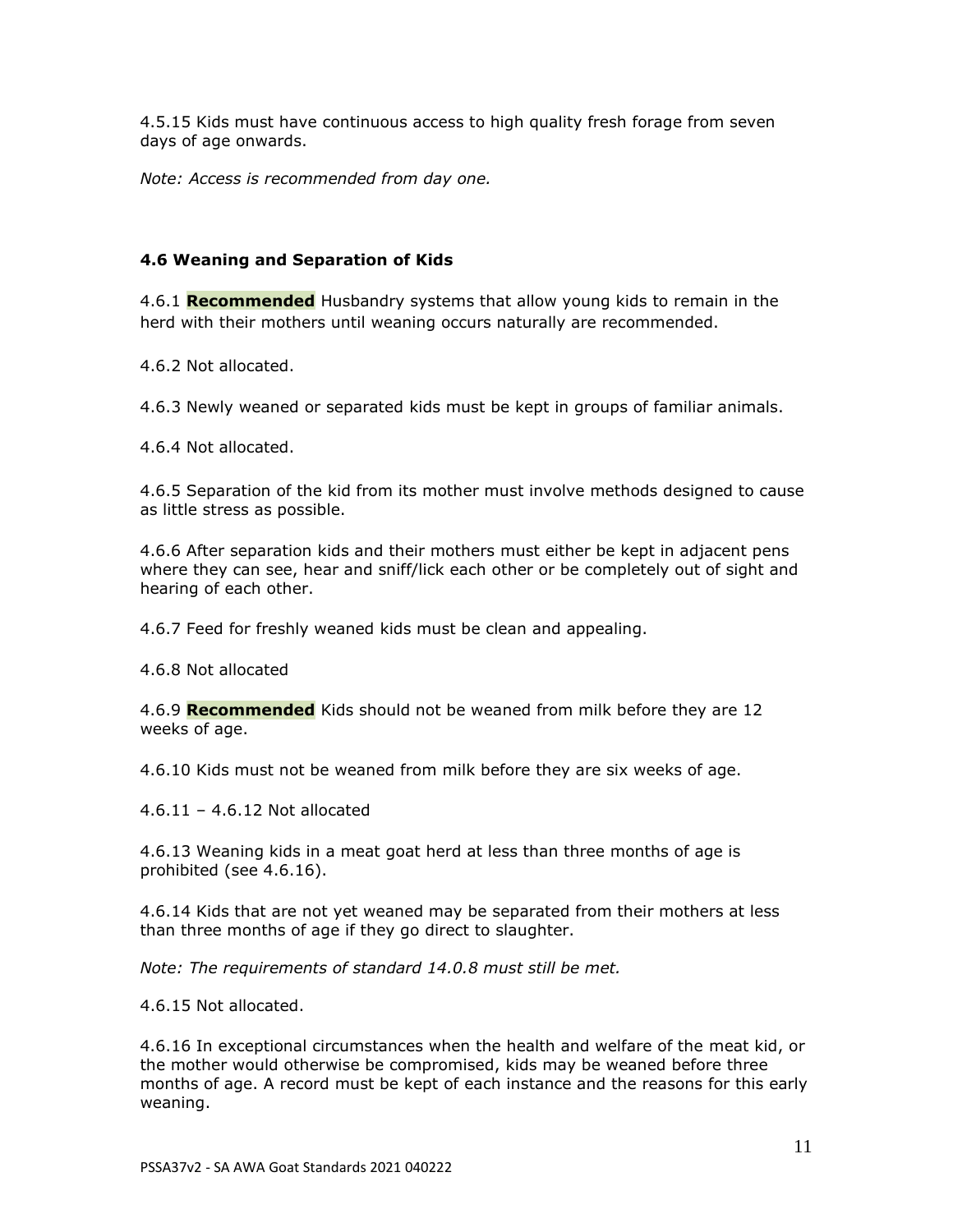# **4.7 Castration**

4.7.1 Buck kids may only be castrated when uncontrolled breeding cannot be prevented by any other management.

4.7.2 Immunocastration and other forms of chemical (synthetic or natural) castration or testosterone production limiting methods are prohibited.

4.7.3 – 4.7.4 Not allocated.

4.7.5 It is prohibited to castrate kids that are more than seven days old.

*Note: Kids may be castrated using rubber rings, scalpel or emasculator (burdizzo).*

### **4.8 Other Physical Alterations**

4.8.1 Not allocated.

4.8.2 Dehorning is prohibited. Horns may be tipped as long as the living tissue inside the horn is not being cut.

4.8.3 – 4.8.7 Not allocated.

4.8.8 Kids 10 days old or less may be disbudded using hot iron cauterisation. Hot iron cauterisation must be preceded and followed by administration of appropriate anaesthetic and analgesia.

4.8.9 **Recommended** Caustic paste disbudding should not be used for kids.

*Note: Please contact AGW for guidance if you wish to disbud using caustic paste.*

4.8.10 Not allocated.

4.8.11 De-wattling is prohibited.

4.8.12 De-scenting bucks is prohibited.

### **4.9 Identification**

4.9.1 Where identification is required it must not cause harm to the animal.

4.9.1.1 **Recommended** The preferred method for permanent identification is Sub-Cutaneous Radio Frequency Identification.

4.9.1.2 **Recommended** The preferred method of temporary identification is non-toxic paints or dyes.

4.9.1.3 Ear tagging and tattooing are permitted methods of identification.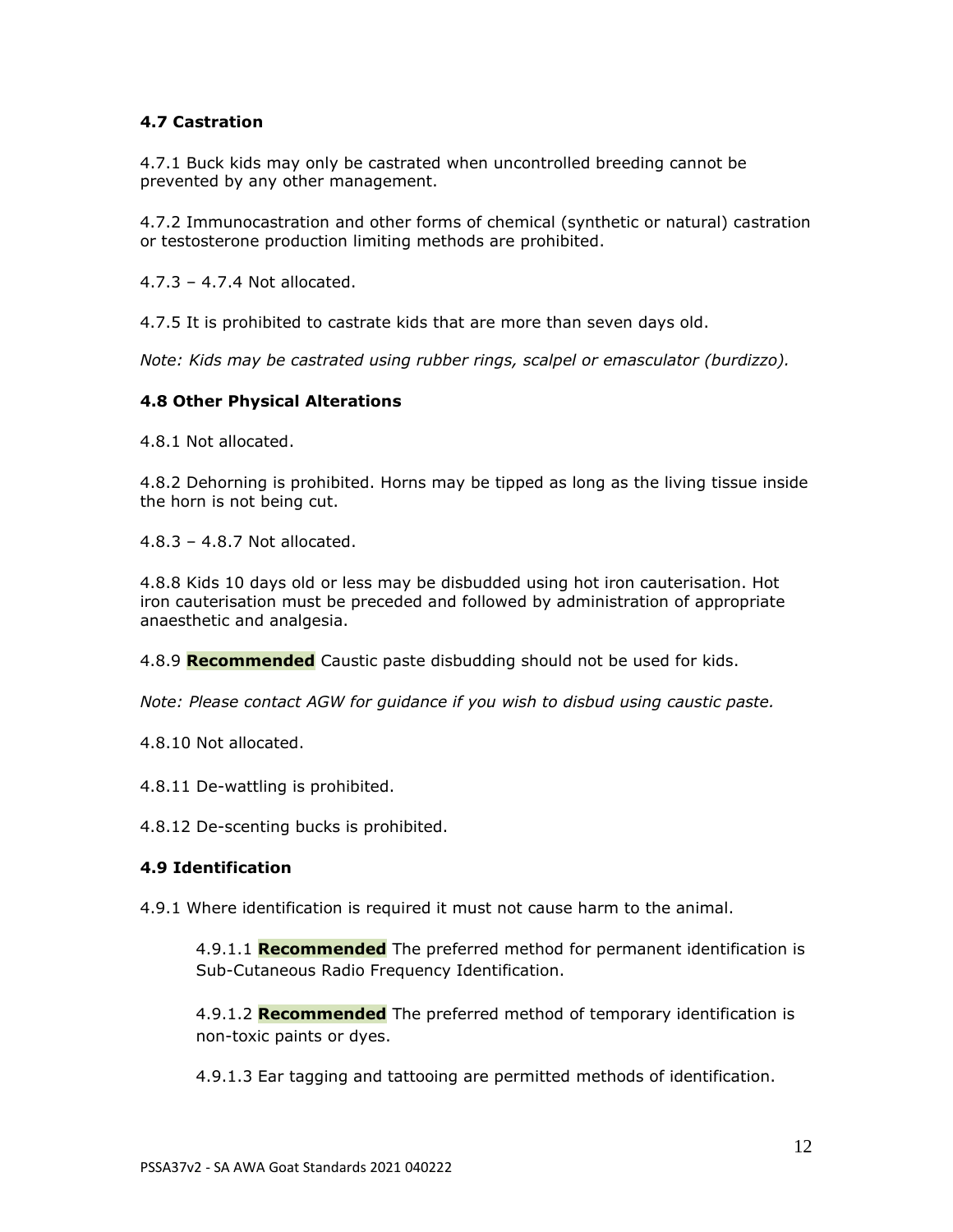4.9.2 – 4.9.3 Not allocated.

4.9.4 Ear marking by cutting/notching the ears of goats is prohibited.

# **5. NOT ALLOCATED**

## **6. FOOD AND WATER**

### **6.0 – General Food and Water Standards**

6.0.1 Animals must have free access to clean, fresh water at all times.

6.0.2 Animals must have a feeding plan that will guarantee a varied, well-balanced and wholesome nutritional regime appropriate for their age.

*Note: Particular attention must be paid to older does that may have poor teeth.*

6.0.3 A list of ingredients or sample tear tags from all feed, feed blocks and mineral blocks used on farm must be made available to the AWA representative.

6.0.4 Food and water must be distributed in a way that eliminates competition.

6.0.5 Feeding meat or animal by-products is prohibited.

6.0.5.1 Feeding fishmeal and other aquatic products to goats is prohibited.

6.0.6 **Recommended** Farms should be Certified Non-GMO by AGW.

*Note: See [www.agreenerworld.org](http://www.agreenerworld.org/) for further information.*

6.0.7 **Recommended** Farms that are not seeking Certified Non-GMO accreditation should avoid genetically modified organisms (GMOs) or derivatives of GMOs, including GMO feed and veterinary and health care products containing GMOs or their derivatives as well as the growing of genetically engineered crops.

### **6.1 Food and Water for Ruminants**

6.1.1 To ensure proper rumen function goats must be provided with at least 70 percent long fibre roughage/forage in their diet on a daily dry matter basis from weaning onwards.

6.1.2 Not allocated.

6.1.3 Any changes in diet must be carried out gradually to minimise rumen problems.

6.1.4 The nutritional regime and pasture management plan must take into account the added nutritional requirements of lactating animals (see also 6.0.2 and 7.0.8).

6.1.5 Feedlots and other types of confinement feeding operations are prohibited.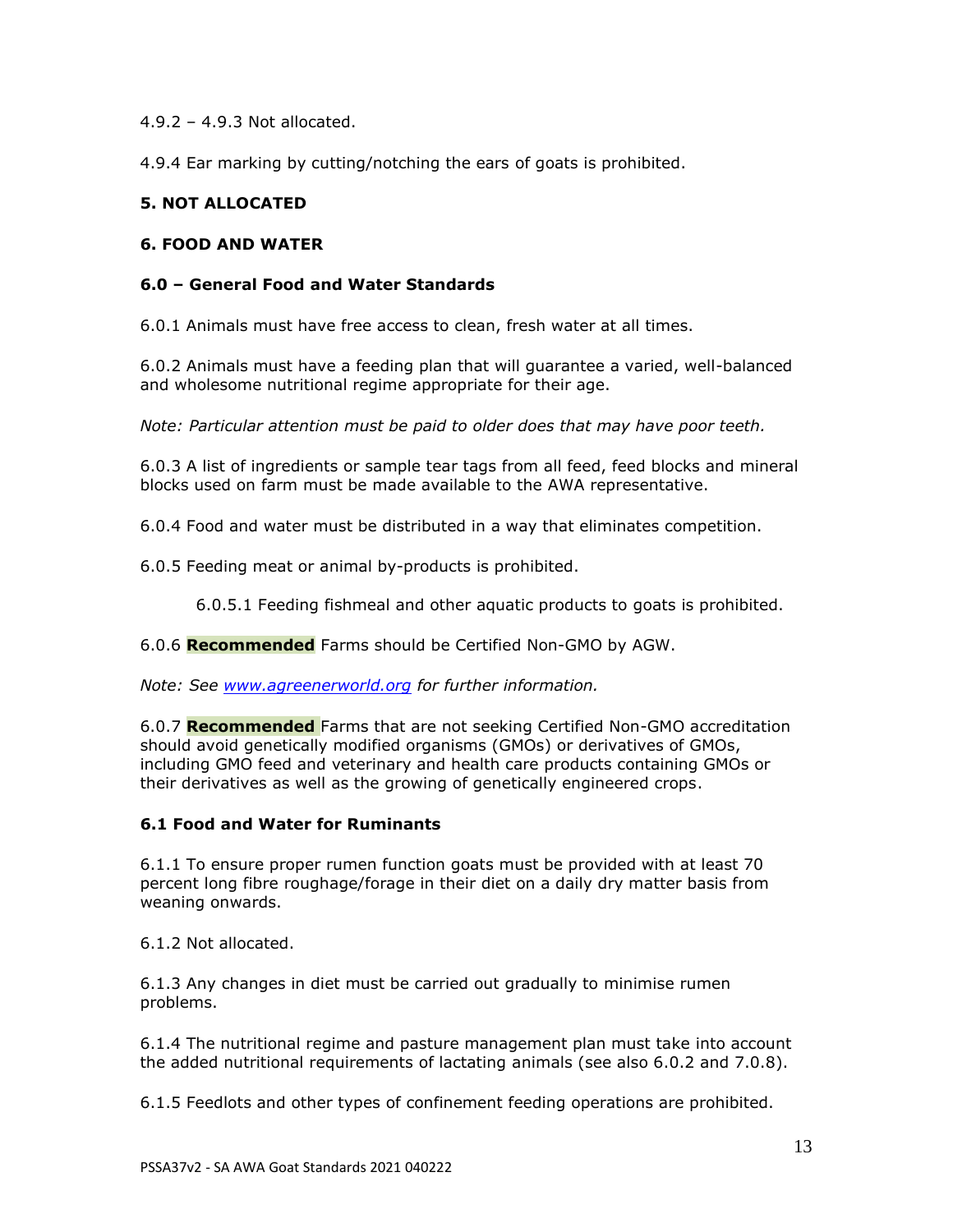6.1.6 – 6.1.7 Not allocated.

6.1.8 **Recommended** Livestock feeds should minimise ingredients that are in direct competition with human nutrition.

*Note: Feeds that are in competition for human nutrition include soya and grains.* 

# **7 PASTURE ACCESS**

# **7.0 General Pasture Access Standards**

The aim of good pasture management is to satisfy the herd's food-seeking behaviours. Animals must be able to explore the ground and their natural environment.

*Note: For goats, all standards in this section that relate to pasture access must also*  be applied to browse access. Browse is normally shrubby, taller material. If given a *choice, goats will obtain up to 50% of their daily feed from browsing rather than grazing.*

For management of animals in extreme weather please see sections 7.5 and 8.0.

7.0.1 Continuous outdoor pasture access is required for all goats.

7.0.2 – 7.0.3 Not allocated

7.0.4 **Recommended** Pasture areas should be used in rotation. Both extensive and rotational grazing systems are permitted.

7.0.5 The amount of outdoor area must be such that the health and welfare of the animals and pasture quality is maintained.

7.0.6 Pasture areas and the fencing that surrounds them must be designed and maintained so they do not pose a risk, or inflict injury on the animals.

*Note: This includes keeping pastures free of old fencing, old farm machinery and any other debris that could cause injury.* 

7.0.7 Animals must have access to pasture areas that are well drained and clean.

7.0.8 A pasture management plan must be in place that addresses the specific farm site. It must ensure that:

7.0.8.1 The nutritional requirements of grazing animals can be adequately met through grazing and appropriate supplementation.

7.0.8.2 Not allocated.

7.0.8.3 The composition of the pastures does not create health problems for the animals.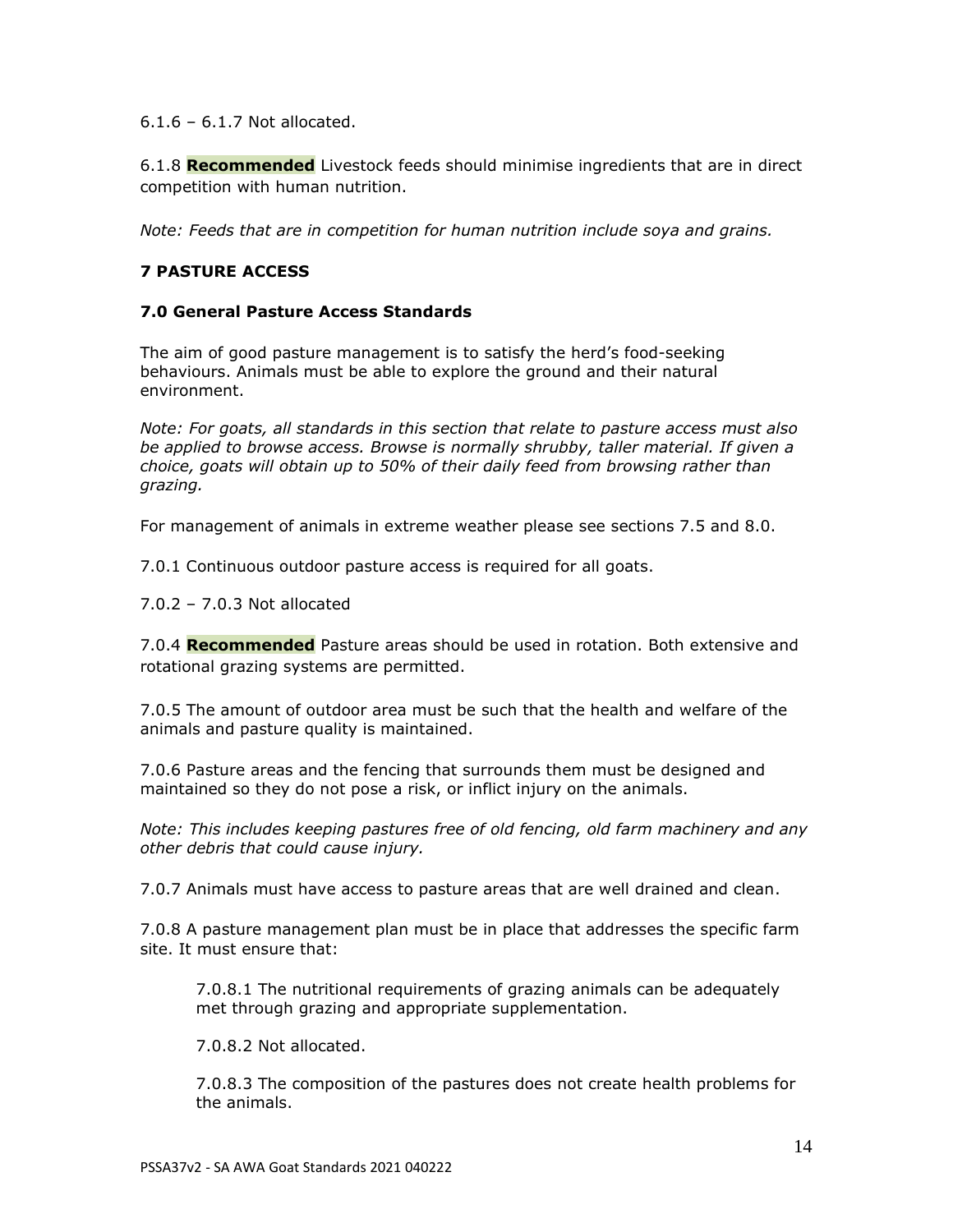7.0.8.4 Animals have access to fresh, clean pasture that has not become polluted with manure.

7.0.8.5 The location of water, shelter, and feeding areas is addressed.

*Note: See Standard 11.1.2 for recommendations on review/update of plans.*

7.0.9 Soil testing must be conducted at least every three years.

*Note: Farmers with extensive, unfertilised range lands and/or farming land on short term lease agreements should contact AGW for guidance on appropriate soil testing intervals.* 

7.0.9.1 **Recommended** Annual soil testing should be carried out in any pastures where manure is spread.

7.0.10 **Recommended** Annual testing of pasture or forage nutritional content is recommended (see also 6.0.2).

7.0.11 Herbicides and pesticides may only be used when weeds or pests cannot be practically controlled by other means.

7.0.12 Herbicides and pesticides must be mixed, used and disposed of according to manufacturer's instructions to avoid environmental contamination.

7.0.13 Animals must not be grazed or kept on land within 21 days of direct application of herbicides or pesticides.

7.0.14 The use of any manures or fertilisers for pasture land that are bought in from off-farm must be justified by soil testing and crop nutritional need.

7.0.15 Waste from on-farm slaughter, and the remains of animals that die or are euthanised on farm must be properly composted before it is applied to pasture.

7.0.16 Fish fertilisers must come from sustainable sources.

7.0.17 After the application of fish fertiliser, the composted remains of animals that die or are euthanised on farm or slaughter waste to pasture, there must be an interval of at least one month, or until all visible signs of the application have disappeared (whichever is longer), before animals graze the land.

*Note: Permission may be granted to graze the land prior to one month after application of composted animal remains, slaughter waste or fish fertiliser if it can be demonstrated that animals will not be exposed to any trace of the fertiliser.*

7.0.18 **Recommended** Manures and fertilisers that can have a negative effect on soil microbial life and/or which contain heavy metals should be avoided.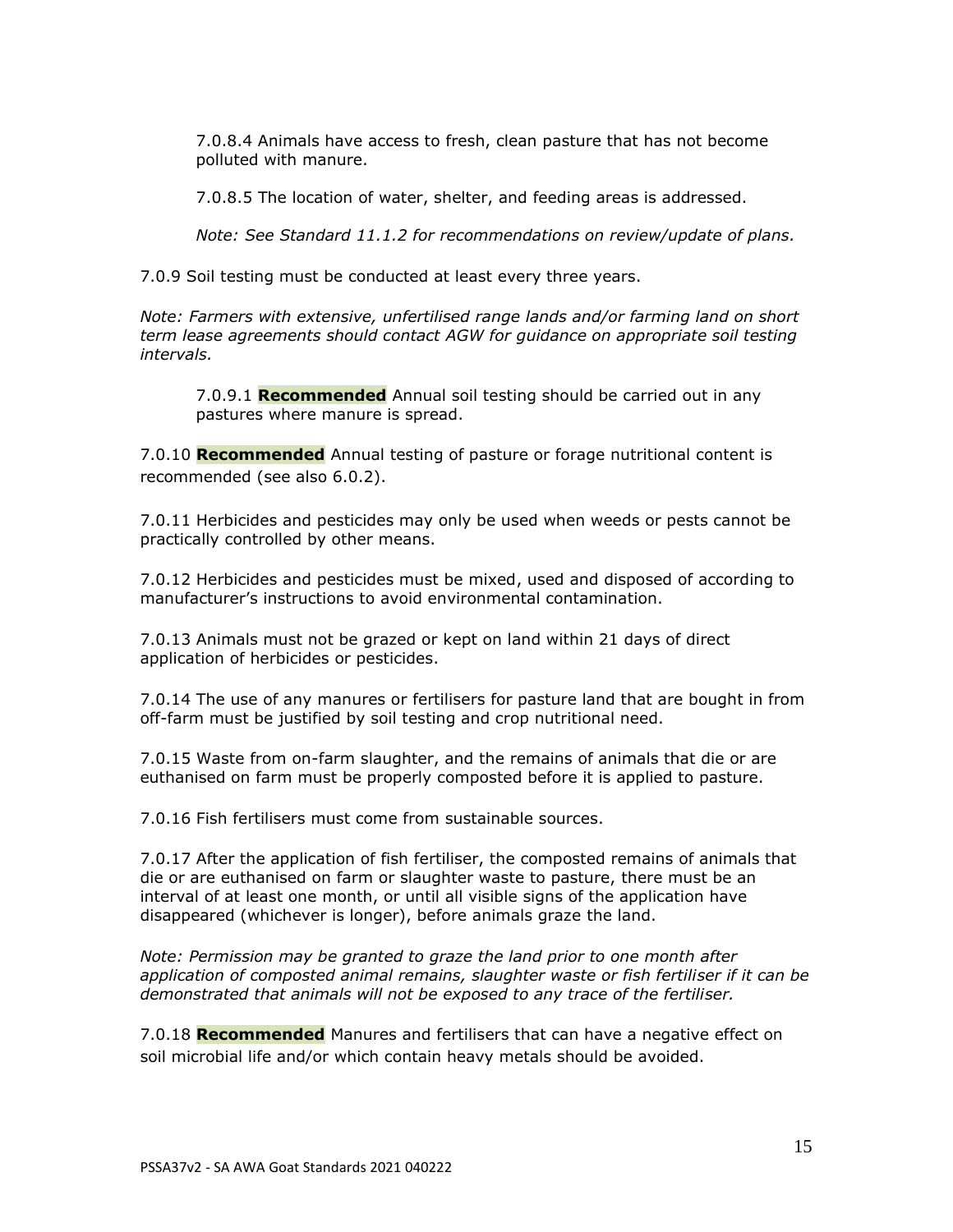7.0.19 Water sources on the farm must be managed and maintained to prevent environmental pollution.

7.0.20 Land must be managed to avoid erosion.

*Note: AGW understands that even with the best management some erosion due to the activities of pasture-based livestock may occur. This standard is scored against the steps farmers take to try to avoid and/or minimise erosion risks rather than the presence or absence of erosion on the farm. A complete absence of any erosion is desirable – but it is accepted that it may not always be possible.*

7.0.21 Pastures must not be degraded by overgrazing and/or other management techniques.

7.0.22 Non-point pollution and other local environmental standards must be met.

7.0.23 Pasture areas on which animals have been out-wintered or that are otherwise worn out or denuded must be restored.

7.0.24 Spraying neonicotinoids on any land owned or managed by the approved farm is prohibited.

*Note: There is increasing evidence that neonicotinoids not only adversely affect bees, but other wildlife. These products are already prohibited in many countries.*

# **7.1 Pasture for Goats**

7.1.1 The activity of the animals must not cause more than 20% of the pasture area they are kept on to be denuded.

7.1.2 Animals and pastures must be managed to avoid the risk of bloat.

# **7.2 – 7.4 Not Allocated**

### **7.5 Exclusion from Pasture/Ranging and Foraging Areas**

For the purposes of these standards AGW defines exclusion from pasture as the following:

- Shutting animals into a house or barn.
- Keeping animals outdoors, outside of the growing season, on a sacrifice pasture (or similar).
- Keeping animals outdoors when pasture is covered to the point that animals cannot access vegetation (e.g. when pasture is snow covered).

Animals who have been properly selected for the specific climate conditions will voluntarily choose to go outdoors in all but the most extreme weather. However, when exclusion is in the best interest of the animal the standards in the following section and those in section 8 must be met.

7.5.1 Animals may only be removed from pasture and housed when their welfare would otherwise be negatively affected.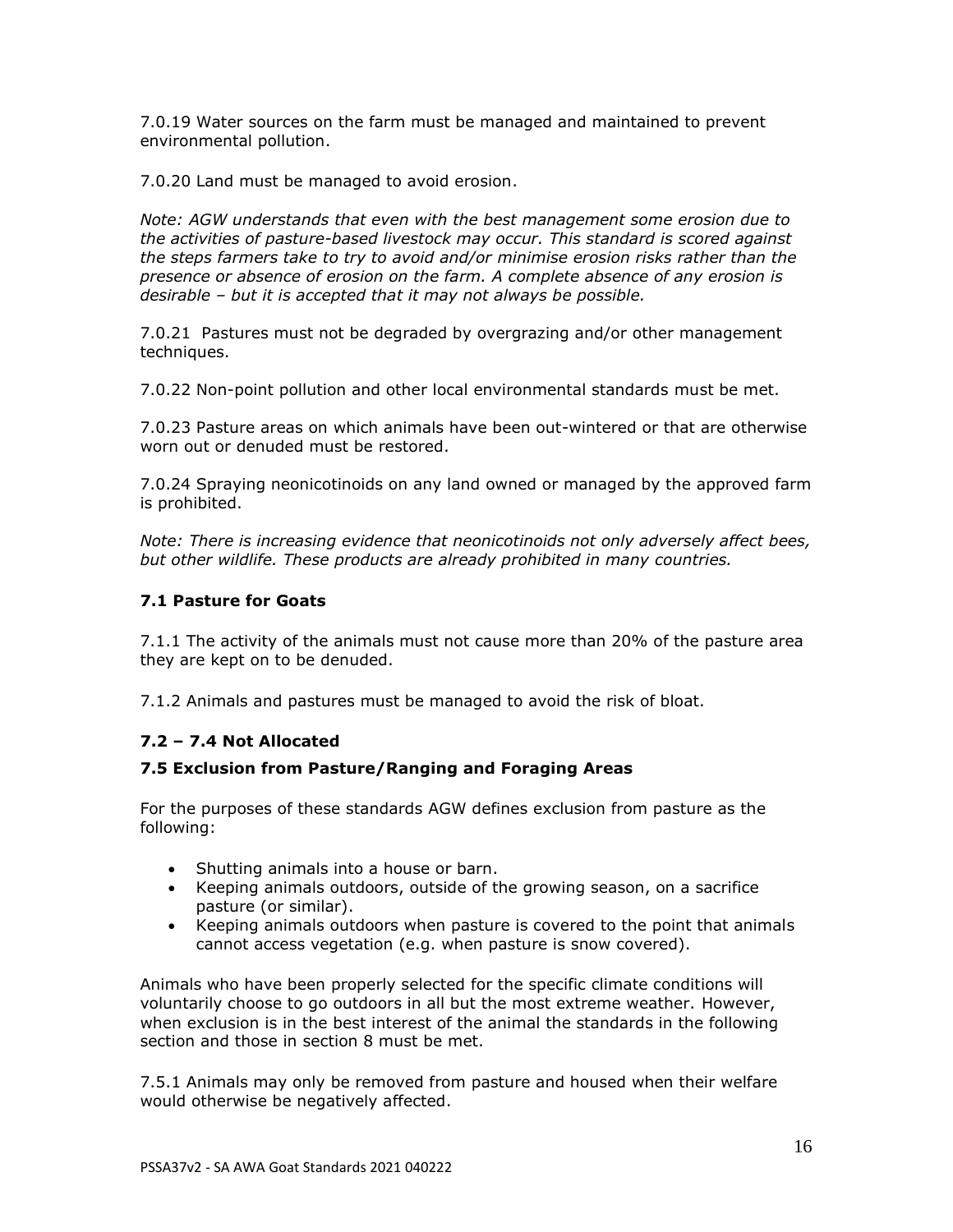*Note: Acceptable reasons for removal from pasture could include the following: extreme weather, emergencies; for example, wildfires and overnight removal from pasture for predator protection.*

7.5.2 If there is planned removal of animals from pasture for any length of time OR in an emergency where removal from pasture exceeds 28 days, the farmer must put into place a written plan for animal management. It must include:

7.5.2.1 Triggers for housing such as temperature, precipitation or soil condition.

7.5.2.2 Space available to each housed animal.

7.5.2.3 Facilities available to house the animals. These must include lying areas, loafing areas, feeding areas and space to enable animals to fulfil their behavioural needs.

7.5.2.4 Triggers for animals to be returned to pasture.

*Note: It is not acceptable to use a particular date during the year as a trigger for either housing or return to pasture. Triggers should relate to the identified risk to the welfare of the animals under particular climatic or environmental scenarios.*

#### **8 HOUSING AND SHELTER**

#### **8.0 General Housing Standards**

Shelter for goats may be provided by natural features such as shade, trees, or by buildings. Housing may also be used as shelter.

8.0.1 In climatic regions where their thermal comfort may be negatively impacted, goats must have continuous access as required to housing or shelter that protects them from weather extremes, including high winds, sleet and heavy snows, and sun.

8.0.1.1 Goats must have shelter from the rain.

8.0.2 Not allocated*.*

8.0.3 In extreme weather there must be a means to feed and water animals in a sheltered environment.

8.0.4 Shelters and housing must be positioned away from areas of run off or potential run off.

8.0.5 Shelters and housing must be well ventilated and allow fresh air to enter.

8.0.6 Shelters and housing must allow natural light to enter.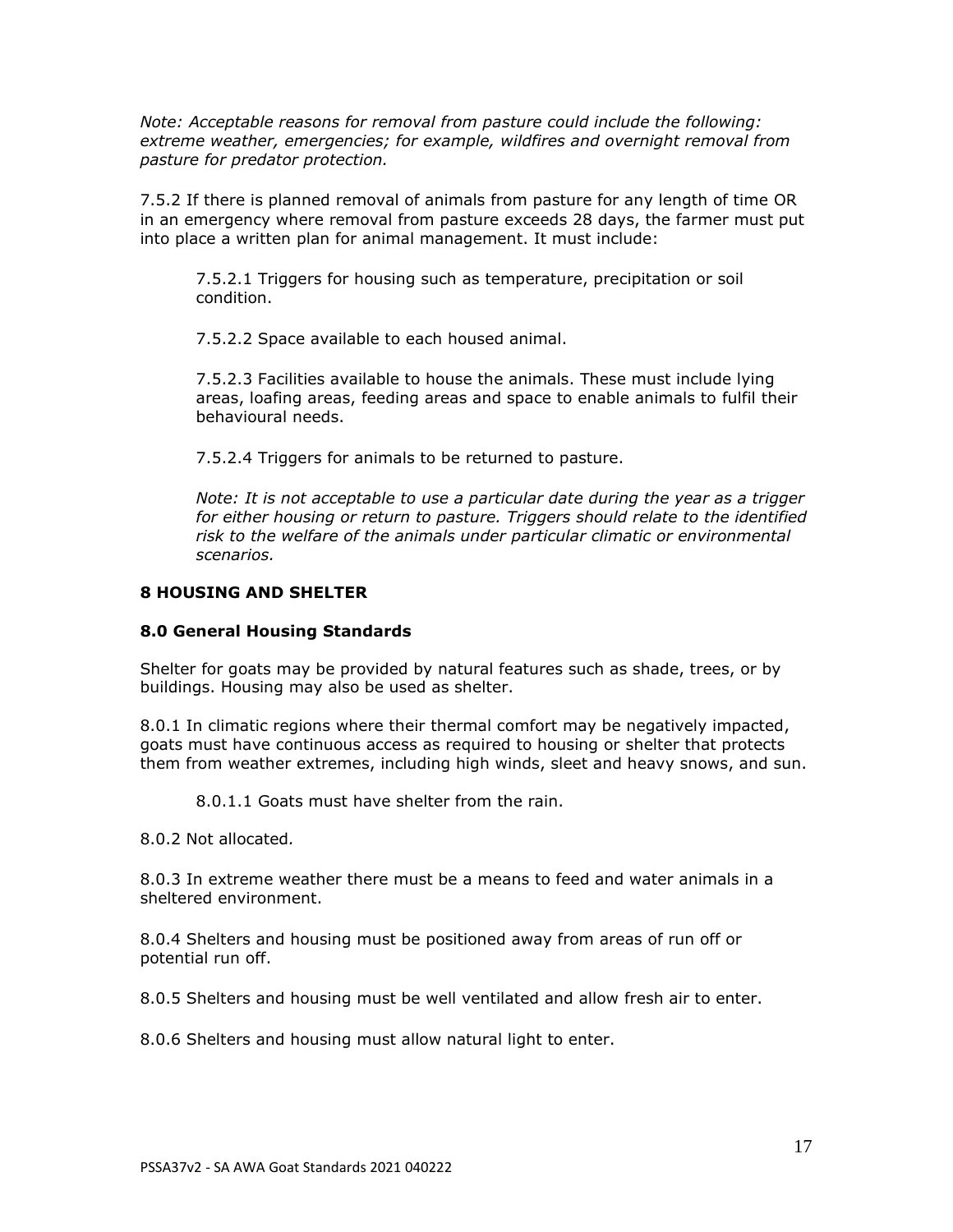8.0.7 All housing, shelters and other facilities (such as feeders and water troughs) must be designed and maintained in such a way that they do not pose a risk, or inflict injury or damage to the animals.

8.0.8 Animals must not be subjected to dim and/or continuous lighting or kept in permanent darkness.

8.0.9 In the daytime, the animals must always be able to see each other, their food and water sources, as well as their surroundings clearly.

8.0.10 Inspection of animals must be possible at any time day or night.

8.0.11 Use of artificial light must not extend the maximum day-length beyond 16 hours.

8.0.12 When animals are shut into housing or shelter any artificial light must be distributed evenly.

8.0.13 Not allocated.

8.0.14 Shelters and housing for goats must have solid floors.

*Note: Floors may be natural - the surface of the ground or pasture - or artificial. An area of wire or slat under a drinker will be deemed drainage not a floor.* 

8.0.15 – 8.0.16 Not allocated.

8.0.17 Animals at all times must have an area available that provides dry footing so they are not forced to stand in mud or manure.

8.0.18 Accommodations must be constructed so that they can be easily and effectively cleaned.

8.0.19 Manure must be removed from housing or shelters on a regular basis.

8.0.20 – 8.0.21 Not allocated.

8.0.22 The house or shelter must be managed to eliminate ammonia, dampness and mould.

*Note: The human nose can detect ammonia at levels of 5ppm upwards. If the farmer can smell ammonia action must be taken to eliminate the source*.

8.0.23 Liquefaction of manure and liquefied manure handling systems are prohibited.

8.0.24 Close confinement in cages, crates or by tethering is prohibited.

8.0.25 Temporary close confinement or tying up (tethering), which may be required for vaccination, weighing, feeding, milking, marking or veterinary procedures, is permitted. This must be noted in the farm plan or recorded at the time.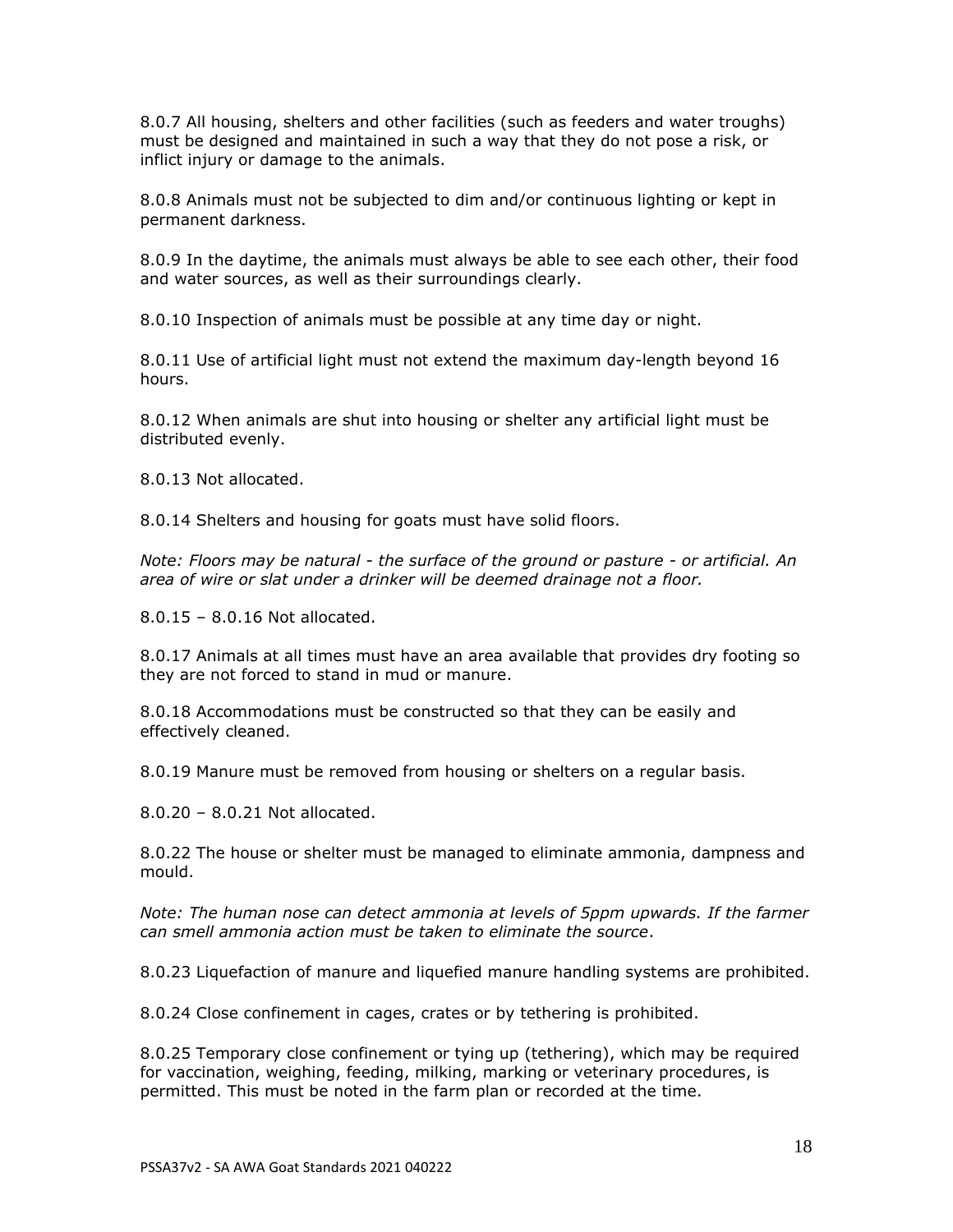8.0.26 Maintenance and housekeeping routines must be in place to minimise any potential problems from rats or mice.

## **8.1 Space Allowances in Housing and Shelter**

Space allowances for housing and shelter have been set to allow all animals to move around freely and have sufficient space to lie down allowing for the behavioural structure of the herd.

8.1.1 The following space allowances are required in housing or shelter:

Goats minimum indoor bedded lying area:

| <b>Weight of animal</b>                 | Indoor space -<br>sq. feet | Indoor space $-$ sq.<br>metres |
|-----------------------------------------|----------------------------|--------------------------------|
| Up to $44$ lb (Up to $20kg$ )           | 4 sq. feet                 | 0.4 sq. metres                 |
| 44.1 lb to 88 lb (20.1kg to<br>40kg)    | $7.5$ sq. feet             | 0.7 sq. metres                 |
| 88.1 lb to 132 lb (40.1 kg to<br>60kg)  | 11 sq. feet                | 1.0 sq. metres                 |
| 132.1 lb to 176 lb (60.1 kg to<br>80kg) | 13.5 sq. feet              | 1.25 sq. metres                |
| $176.1$ lb + $(80.1 \text{kg} + )$      | 16 sq. feet                | 1.5 sq. metres                 |

Goats minimum additional loafing area

| <b>Weight of animal</b>                 | Loafing area $-$ sq.<br>feet | Loafing area $-$ sq.<br>metres |
|-----------------------------------------|------------------------------|--------------------------------|
| Up to $44$ lb (Up to $20kg$ )           | 5.4 sq. feet                 | 0.5 sq. metres                 |
| 44.1 lb to 88 lb (20.1kg to<br>40kg)    | 11 sq. feet                  | 1.0 sq. metres                 |
| 88.1 lb to 132 lb (40.1 kg to<br>60kg)  | 16.5 sq. feet                | 1.5 sq. metres                 |
| 132.1 lb to 176 lb (60.1 kg to<br>80kg) | 22 sq. feet                  | 2.0 sq. metres                 |
| $176.1$ lb + $(80.1$ kg +)              | 27 sq. feet                  | 2.5 sq. metres                 |

# **8.2 Not Allocated**

### **8.3 Temporary Separation and Hospital Pens**

8.3.1 There must be provision of a safe place for sick or injured animals to recover, free of competition.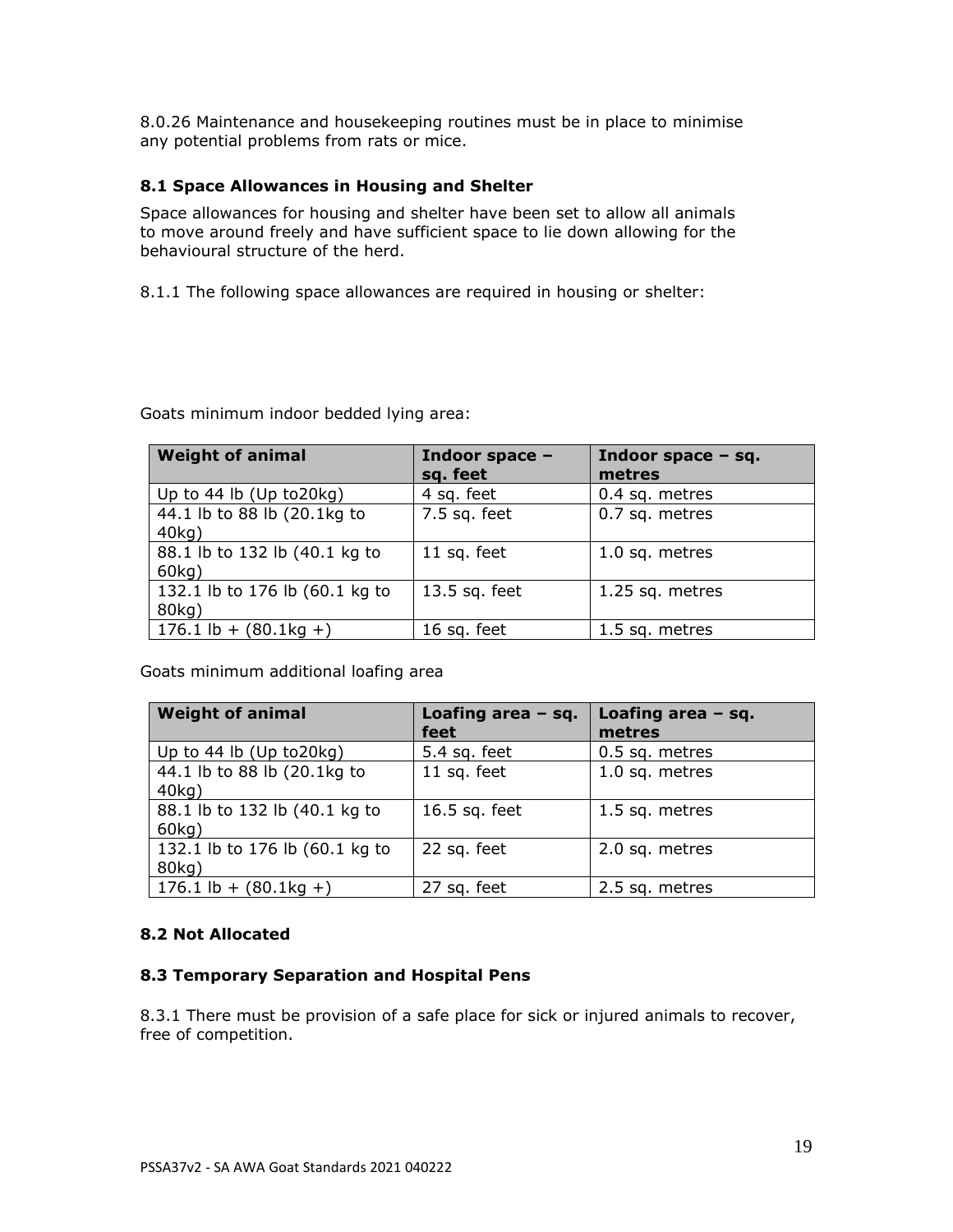8.3.2 If injured animals are separated from the herd they must only be kept apart until such time they can re-join the group without adversely affecting either the health or welfare of the individual or the herd.

8.3.3 Animals must not be kept in isolation unless briefly required for veterinary procedures or to recover from an illness or injury.

8.3.4 The pen or enclosure for temporarily single-housed animals must meet the space requirements in section 8.1.

8.3.5 **Recommended** Temporarily single-housed animals should have visual and auditory contact with others.

8.3.6 At minimum, pens used for the treatment of sick animals must be cleaned between each use.

## **8.4 Bedding**

8.4.1 In housing, bedding must be available to goats at all times.

8.4.2 – 8.4.3 Not allocated.

8.4.4 Bedding must be clean, dry, mould-free and replenished as needed.

8.4.5 Bedding must not cause discomfort or harm to the animals. Particular attention must be paid if sand is chosen as bedding.

8.4.6 **Recommended** Bedding with hay or straw is preferred.

8.4.7 Bedding from timber-based products sourced from chemically treated wood is prohibited.

8.4.8 There must be enough bedding to ensure the comfort of all goats.

8.4.9 In cold temperatures heat must be provided as necessary to keep animals comfortable.

### **8.5 Raised Platforms for Goats**

8.5.1 When goats are excluded from pasture, raised platforms must be provided.

8.5.2 **Recommended** Goats on pasture should have access to structures they can jump or climb on.

### **9 REMOVAL OF ANIMALS FROM THE APPROVED FARM**

### **9.0 Removal of Animals from the Approved Farm – General Standards**

These standards only apply to animals that the approved farmer retains ownership of when they are moved off the approved farm.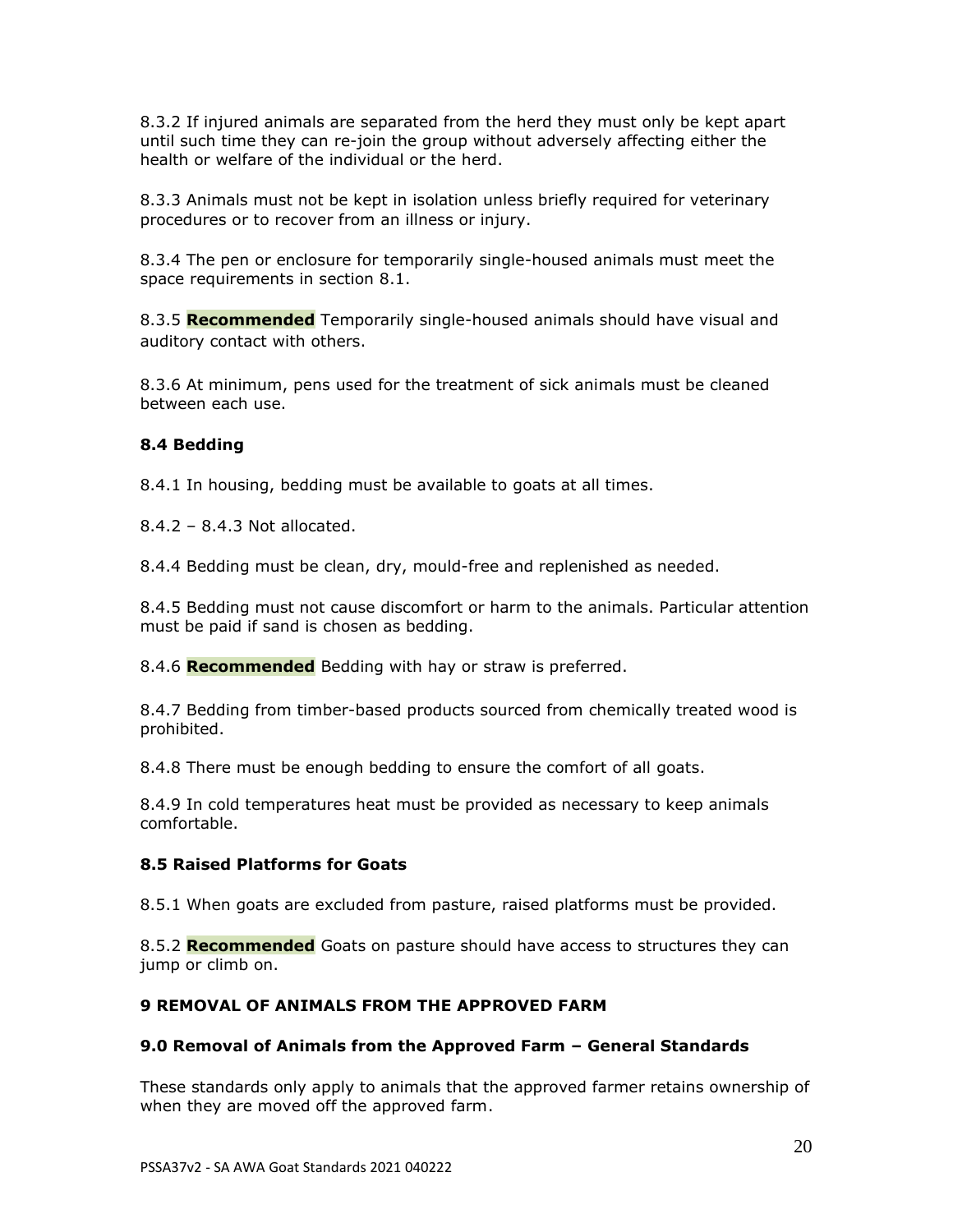9.0.1 When AWA livestock are removed from the approved farm they must be kept to AWA standards until such time they leave the ownership of the approved farm or farmer.

9.0.2 There must be a separate and specific plan for maintaining animal health and welfare, transport, biosecurity and continued compliance with the AWA standards while animals are removed from the approved farm.

# **9.1 Temporary Removal of Approved Animals from the Approved Farm**

9.1.1 AWA livestock will only retain their status when temporarily removed from the approved farm for the following reasons:

9.1.1.1 Male animals used for breeding.

9.1.1.2 Female animals taken to be naturally served.

9.1.1.3 Movement of animals in an emergency.

9.1.1.4 Movement of animals prepared for showing.

9.1.1.5 Movement of animals for up to 24 hours for routine management practices.

*Note: This could include movement for shearing, foot care or other similar practices.*

9.1.2 Not allocated.

9.1.3 Goats taken to shows do not have to meet pasture access standards as long as they are only off the approved farm for a maximum of five days.

9.1.4 If AWA breeding animals are hired or taken to farmers that are not AWA the approved farm must ensure that the farm they are transferring the animals to is aware of the relevant standards for management and can meet them.

9.1.5 Showing animals must be conditioned to handling, loading and human contact before movement to a show can be permitted.

# **10 PREDATORS AND RODENTS**

### **10.0 Protection from Predators**

10.0.1 All animals must be protected from predators.

10.0.2 If livestock guardian dogs are used their management must meet the AWA guidelines for guardian or herding canine management.

10.0.3 If other guardian animals are used they must be suitable for guardian duties.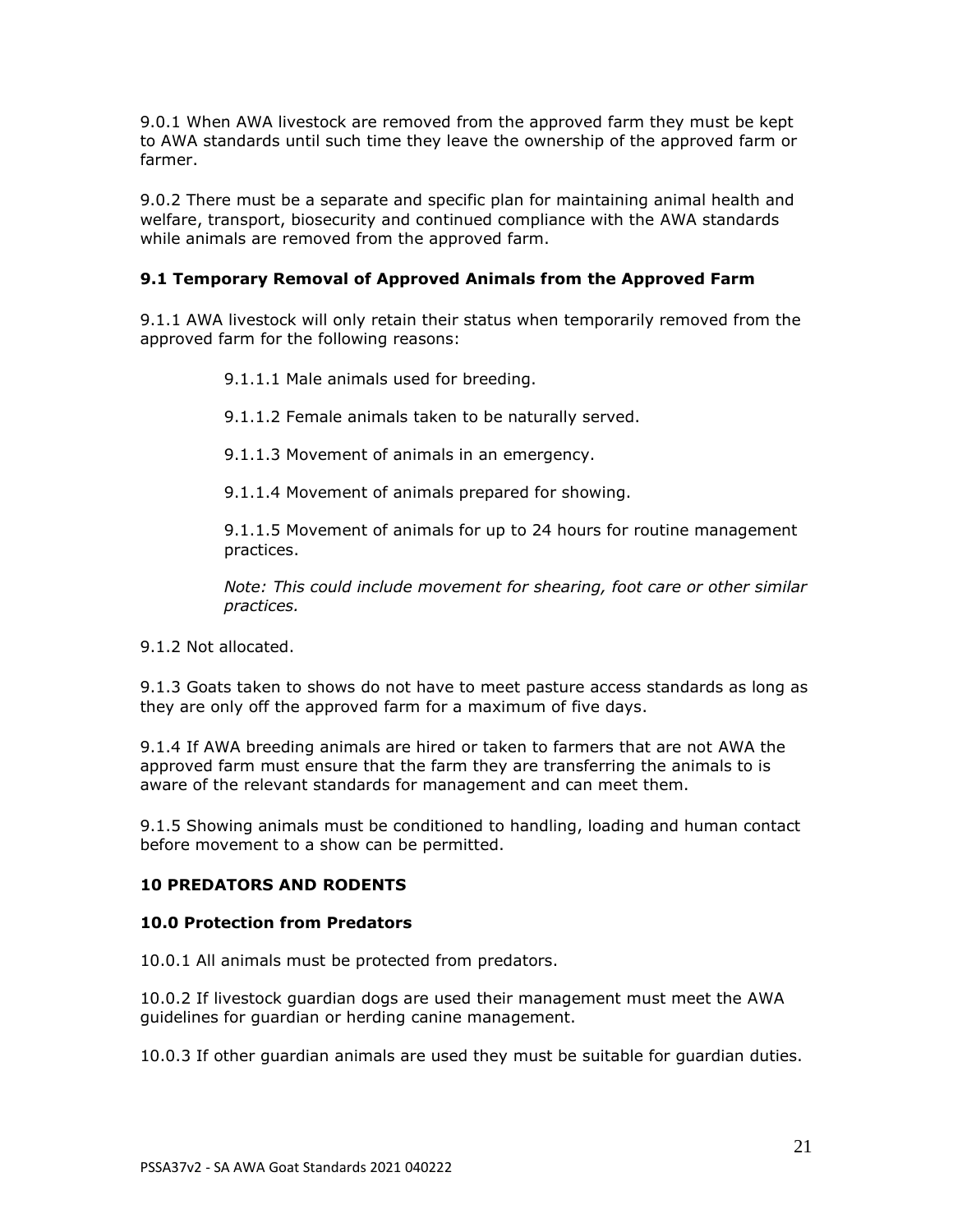10.0.4 Guardian animals must be chosen with consideration of their ability to thrive in the prevailing climatic conditions of the farm, in pasture-based, free range, outdoor systems.

10.0.5 In the event that exclusion is unsuccessful and predation remains an issue, live trapping may be used.

10.0.6 Live traps must be checked twice daily.

10.0.7 All other forms of traps are prohibited.

10.0.8 All snares and leghold traps are prohibited.

10.0.9 The use of poisons against predators is prohibited.

10.0.10 If live trapping is not possible or is not successful then as a last resort lethal control of specific animals may be carried out when these are causing an immediate threat to farm livestock.

10.0.11 If there is a continuous threat from predators that cannot be managed by live trapping advice must be sought from AWA regarding a control programme.

10.0.12 Lethal control/euthanasia of predators must result in instantaneous irreversible unconsciousness and death.

10.0.13 If a predatory animal has been euthanised to protect the animals on the farm, there must be records kept of the species in question, number of animals, and euthanasia method.

### **10.1 Control of Rats and Mice**

10.1.1 Glue boards for the control of rats and mice are prohibited.

10.1.2 Licensed rodenticides placed such that non-target species have no access to them may be used for the control of rats or mice.

10.1.3 Lethal control/euthanasia of live trapped rodents must result in instantaneous irreversible unconsciousness and death.

### **11 RECORDS AND RECORD-KEEPING**

This section lists the records and plans that must be maintained on farm and the sections where they can be found. All records and plans must be in a physical form that can be shown to the AGW auditor. Verbal plans and records are not acceptable.

*Note: For new farmers entering the programme a period of 12 months will be provided to put the programme plans and records in place. Please contact AGW if you require assistance. AGW also provides templates for plans and records.*

### **11.0 Written Records**

11.0.1 Each farm must maintain, and provide the auditor access to, records to demonstrate compliance with AWA standards.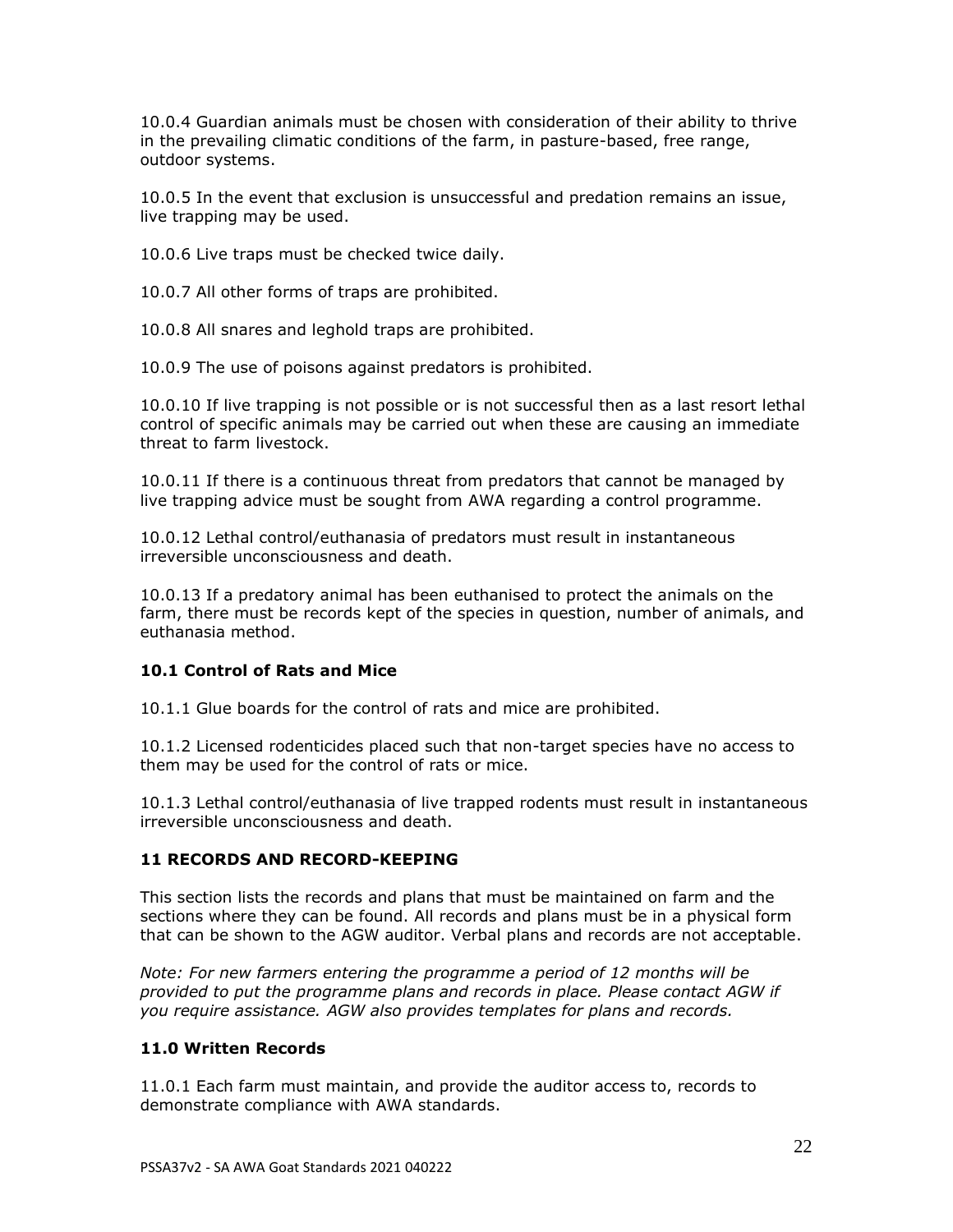11.0.2 Records must be kept of the purchase, sale or transfer of AWA animals and products (e.g. feeder kids, fibre, meat etc.).

11.0.3 Records must be kept of mortalities and culls including the cause for these where known.

### **11.1 Written Plans**

AGW requires the following written plans in addition to the emergency plan detailed in this section. See the relevant standard number for more information:

- Health plan; standard 3.0.4
- Pasture management plan; standard 7.0.8
- Transport plan; standard 13.0.1

11.1.1 A plan to care for or house animals in emergency situations must be prepared and be understood by all of those working on the farm.

11.1.1.1 The plan must consider the welfare of the animals during a fire. In shelters or housing with restricted access (a single door or doorways), a fire plan must be established with escape routes to the outdoors, available from the interior of the shelter, to allow all animals to be evacuated quickly. In shelters or housing with restricted access, a method to extinguish the fire (fire extinguisher, water source) must be readily accessed. Animals must be kept from direct access to electrical wiring and heat sources as a fire prevention measure.

11.1.1.2 The plan must ensure welfare of the animals is maintained in any potential climatic extreme such as floods, snow storms, or drought.

11.1.1.3 The plan must ensure welfare of the animals is maintained during any potential disruption of services or mechanical breakdown, such as water supply cutoff and breakdown of feeding or ventilation machinery.

11.1.1.4 The plan must ensure the welfare of animals is maintained during transport to include actions to be taken in the event of an accident or vehicle breakdown.

11.1.2 **Recommended** All plans for animal management should be reviewed at least annually or whenever changes to farm management practices occur, whichever is most frequent.

*Note: This standard applies to the health plan (standard 3.0.4); pasture management plan (standard 7.0.8); emergency plan (standard 11.1.1) and transport plan (standard 13.0.1).*

### **12 HANDLING**

#### **12.0 Handling Goats**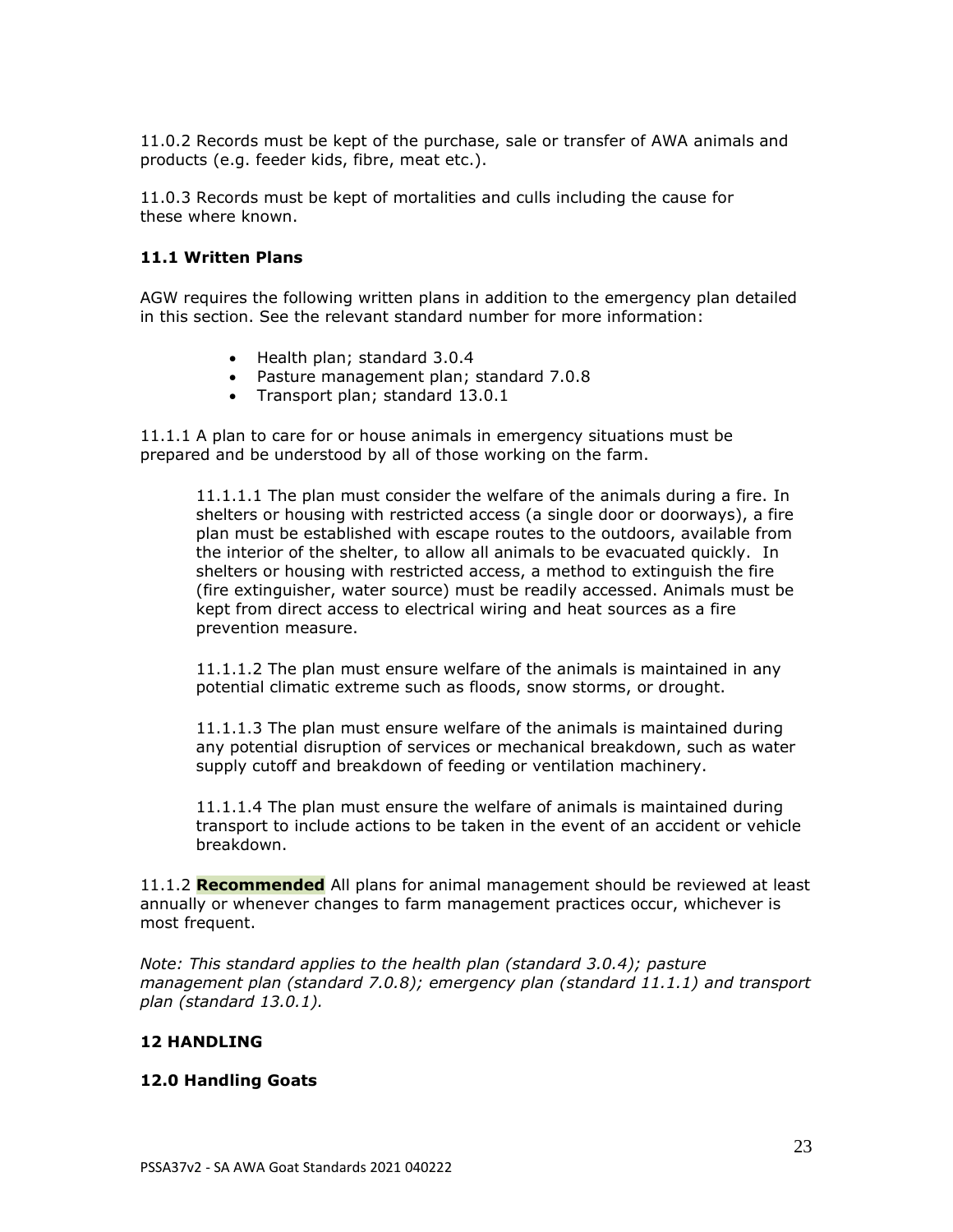12.0.1 Efforts must be made to develop positive relationships between the farmer and animals through gentle handling.

12.0.2 All handling areas accessed by the animals must provide good traction, be well drained and kept clean and free of ice in the wintertime.

12.0.3 The use of electric prods or electric shocks is prohibited.

12.0.4 Abuse or maltreatment of animals is prohibited.

12.0.5 All animals must be moved in a calm and consistent manner. Stress from loud noises and rapid movements must be minimised.

12.0.6 All chutes and other facilities for loading must be designed to minimise stress to the animal and ensure that animals can breathe normally as they proceed through the loading process.

12.0.7 Herding dogs must be well trained.

*Note: Farmers who regularly train herding dogs must contact AGW to discuss compliance with the standard above.*

12.0.8 If working dogs are used their management must meet the AWA guidelines for guardian or herding canine management.

*Note: Working dogs include herding dogs and livestock guardian dogs.*

12.0.9 Animals must not be used for sport.

### **13 TRANSPORT**

#### **13.0 Transport - General Standards**

This section applies to all transport of animals including to slaughter, around the farm, between farms or delivery to farm.

13.0.1 A plan must exist to ensure that welfare of the animals is maintained during transport. The plan must include:

13.0.1.1 Transport of animals to the farm.

13.0.1.2 Transport of animals around the farm.

13.0.1.3 Transport of animals off the farm to other farms, to receive veterinary attention or to slaughter.

*Note: See Standard 11.1.2 for recommendations on review/update of plans.*

13.0.2 All animals must be healthy, ambulatory and uninjured to be transported unless they are being transported to receive veterinary treatment.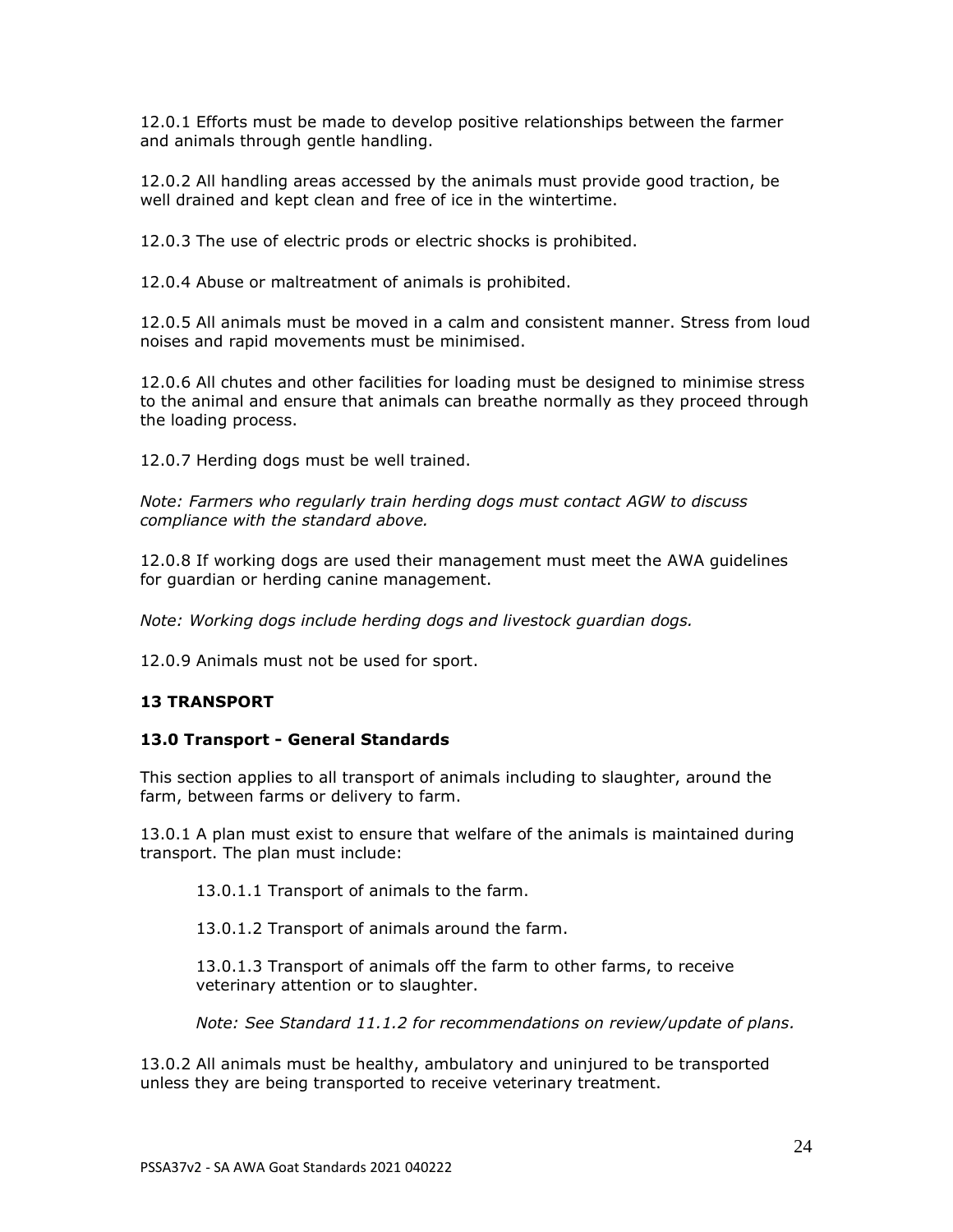13.0.3 The person transporting the animals must ensure they are transported without delay to their destination.

13.0.4 A competent individual must take responsibility for ensuring that animals do not suffer any injury or distress at any point immediately before, during and after transport.

13.0.5 All subcontractors, handlers and lorry drivers must adhere to AWA standards.

13.0.6 If delays during transport or unloading upon arrival at destination are anticipated, loading and transport must not commence until those complications are resolved.

13.0.7 During transport, all animals must be protected from harm and thermal stress.

13.0.8 In the event that any animals suffer injury or distress during transport they must be treated or euthanised as soon as practically possible.

13.0.9 Ventilation must be provided that allows the animals to breathe fresh air while on the transport vehicle.

13.0.10 Overcrowding during transport is prohibited. The following space allowances in transport are required:

| Weight of goat                              | Space per goat                 |  |
|---------------------------------------------|--------------------------------|--|
| Up to 77 $\mathsf{lbs}$ (35 $\mathsf{kq}$ ) | 2.70 sq. feet (0.25 sq. m)     |  |
| Up to 100lbs $(45kg)$                       | 3.75 sq. feet (0.35 sq. m)     |  |
| Up to 120lbs (55kg)                         | $6.00$ sq. feet $(0.55$ sq. m) |  |

13.0.11 The transportation vehicle must be thoroughly cleaned and dried prior to loading.

13.0.12 All animals must have continuous access to water until the point of loading.

### **13.1 Transport of Goats**

13.1.1 Transporting downed animals is prohibited.

13.1.2 **Recommended** Animals should not be transported in isolation.

13.1.3 The transport vehicle must be constructed or bedded to prevent animals slipping.

13.1.4 Injured or lame animals must not be sold at auctions and if sent off farm must go directly to slaughter.

13.1.5 Injured or lame animals who are able to travel must not be sent to slaughter in the same compartment as healthy animals.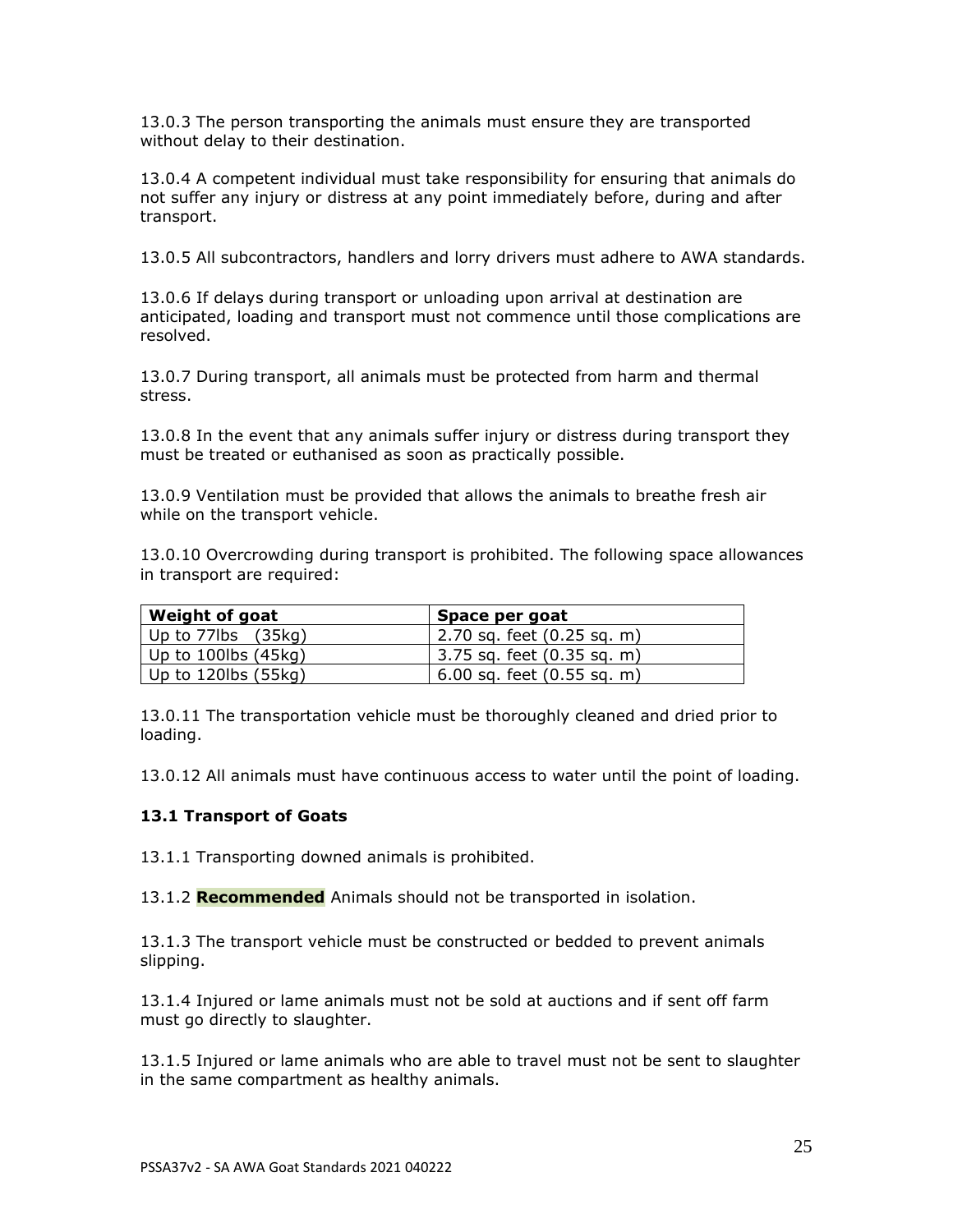13.1.6 Animals from different farms must be separated in transport.

13.1.7 **Recommended** Animals from different social groups (pens) should be separated in transport.

13.1.8 Transport of animals must not exceed eight hours.

*Note: A derogation may be granted if an approved abattoir is not available within eight hours travel from the farm.*

*Transport of breeding stock that are sourced or sold for genetic improvement is exempt from this standard.*

13.1.8.1 Transport of kids within seven days of weaning must not exceed three hours.

13.1.9 – 13.1.10 Not allocated.

13.1.11 Does must not be transported off the farm within 4 weeks of expected kidding.

*Note: Animals close to giving birth may be transported when it is in the best interests of their health and welfare.*

### **13.2 Transport of Kids**

13.2.1 Kids must not be transported around the farm or off the farm until they are at least one week old.

*Note: Kids may be moved from the kidding pen back to pasture.*

13.2.2 **Recommended** Kids should not be transported around the farm or off the farm until they are at least six weeks old.

13.2.3 In an emergency a kid that cannot be reared on the approved farm may be transported to be reared off-farm at less than one week old as long as they have already been provided with colostrum.

13.2.4 Not allocated.

13.2.5 Kids must be fit to travel.

### **14 SALE OR TRANSFER OF ANIMALS**

#### **14.0 Sale or Transfer of Goats**

14.0.1 **Recommended** All animals should be reared on their farm of birth.

14.0.2 Animals must not be knowingly sold into systems prohibited by these standards.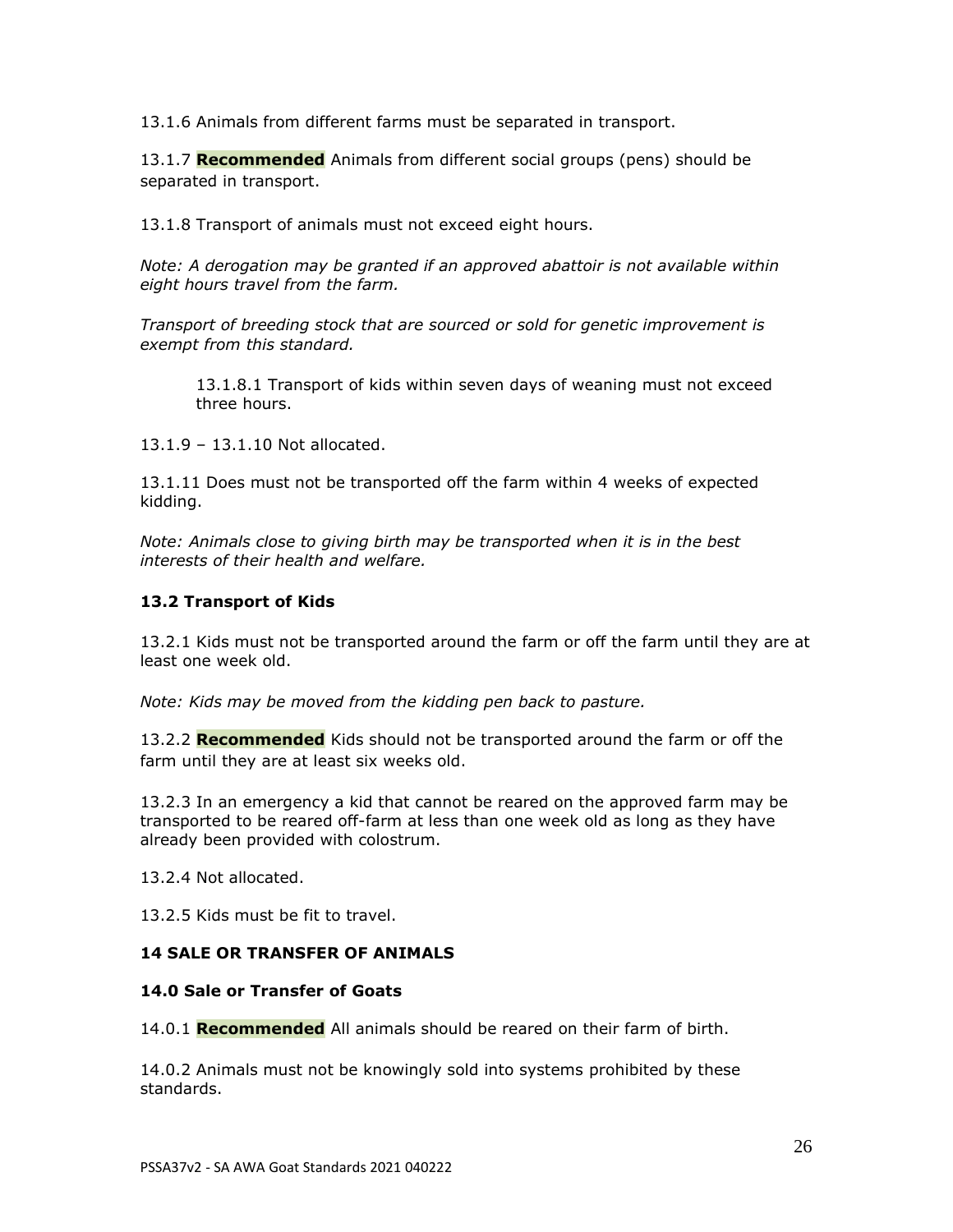14.0.3 Routine sale to feedlots is prohibited.

14.0.4 The planned use of livestock markets to sell animals is prohibited.

14.0.5 Animals must not be displayed or offered for sale or transfer at farmers markets, swap meets or similar venues.

*Note: Delivery or exchange of animals at a farmers market or similar venue when the sale or transfer has been pre-arranged may be acceptable.* 

14.0.6 Animals sold live at the point of slaughter under the AWA label or logo must only be sold to customers who will take them to AWA abattoirs.

14.0.7 – 14.0.8 Not allocated.

14.0.9 **Recommended** Kids less than two months of age should not be sold or transferred to slaughter.

14.0.10 Not allocated.

14.0.11 **Recommended** AGW recommends that even if animals or animal products are not sold under the label or logo they are sold to other AWA farms and slaughtered at AWA abattoirs.

### **14.1 Marketing Breeding Stock**

If the farm advertises that any of their animals produced are suitable as breeding stock, the farm is a breeding stock operation and must meet the standards below.

14.1.1 The AWA breeding stock farm must produce animals that are suitable for pasture-based production.

14.1.2 The AWA breeding stock farm must have a written breeding plan that covers the following points:

14.1.2.1 The overall breeding aims.

14.1.2.2 The protocol for selecting and matching sires and dams.

14.1.2.3 The criteria used to assess whether animals are suitable to be marketed as breeding stock

14.1.3 The AWA breeding stock farm must inform buyers about the AWA programme.

#### **15 PROGRAMME MANAGEMENT**

#### **15.0 Deviations**

15.0.1 AGW must be informed immediately of any changes on farm that could result in a deviation from the standards.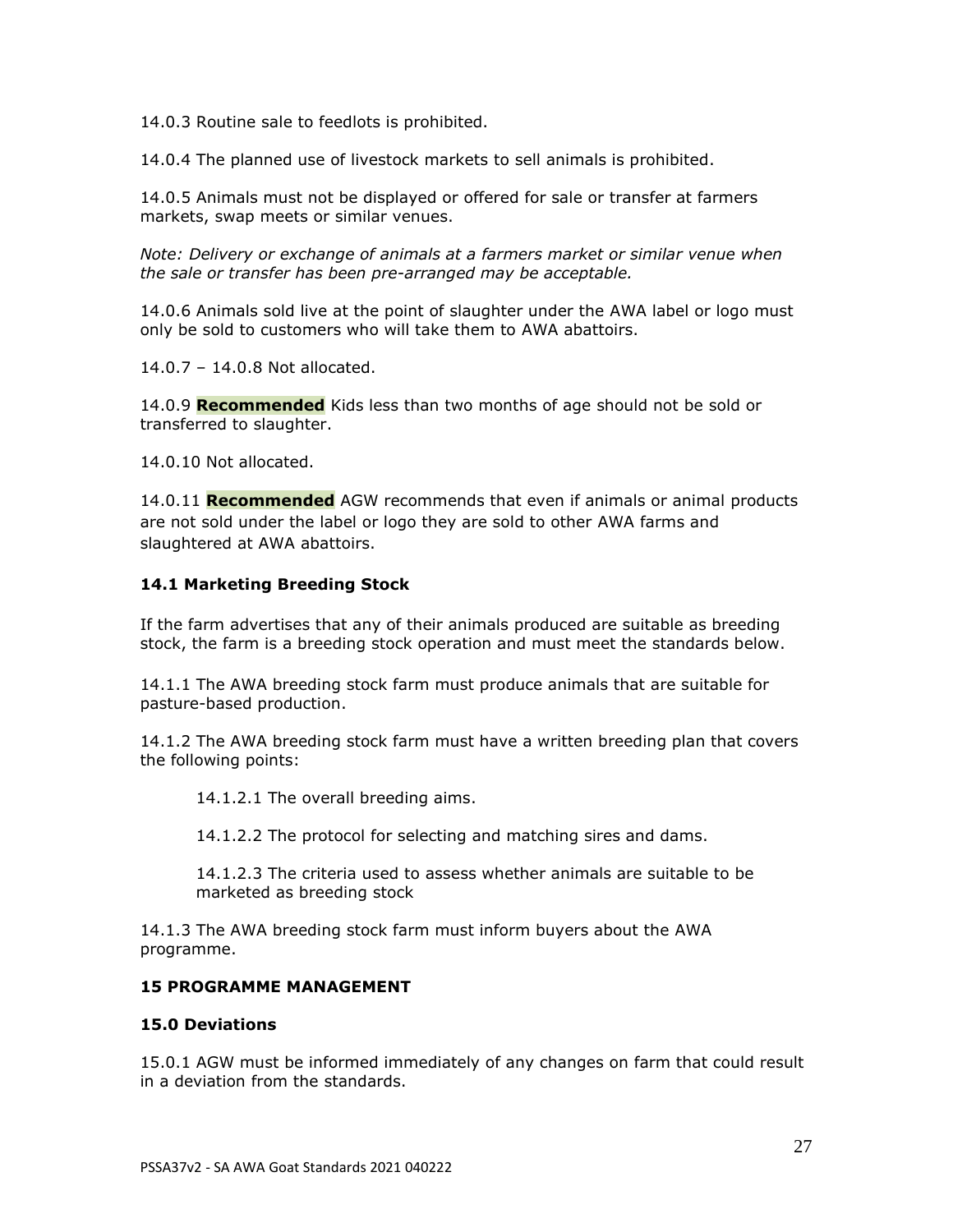*Note: The farmer must inform AGW if they change abattoir from that which is listed on their certificate - even if the change is to another abattoir that has been reviewed and recommended by AWA.*

15.0.2 Temporary deviations will be taken into consideration when unexpected circumstances that are not under the control of the farmer arise.

15.0.3 All other deviations from the AWA standards can be cause for reconsideration of the farmer's participation or removal from the AWA programme and use of its seal, in conjunction with that farmer's products.

## **15.1 Derogations**

15.1.1 If, in the opinion of the AWA Standards Board, a system meets all of the principles of the programme but does not pass a specific standard or standards, derogation may be granted.

15.1.2 In order for a derogation to be granted, an inspection report must be submitted stating the deviation from the published standard, the reason for this deviation, the length of time this deviation from standards will occur and the welfare outcome should the derogation be granted.

15.1.3 Derogation may be granted for on-farm trials and case studies that deviate from the standards when the proposed outcome is a benefit to animal welfare and/or farmer education.

### **15.2 Complaints**

**15.2.1** A complaints record relating to complaints about AWA certified livestock or products must be maintained and be available at annual inspection. The record must list both the complaint and the action taken by the farm.

### **16 SLAUGHTER**

### **16.0 Slaughter of Goats**

16.0.1 **Recommended** On-farm mobile slaughter is recommended.

16.0.2 Not allocated.

16.0.3 Abattoirs receiving animals in the AWA programme, or the process of slaughtering on-farm, must pass a review by the AWA programme for pre-slaughter handling, stunning, and killing.

*Note: For further details of the review requirements see the AWA Slaughter Guidelines for Red Meat*.

16.0.4 **Recommended** The person delivering the animals to slaughter should stay with them to ensure that they are slaughtered according to AWA guidelines.